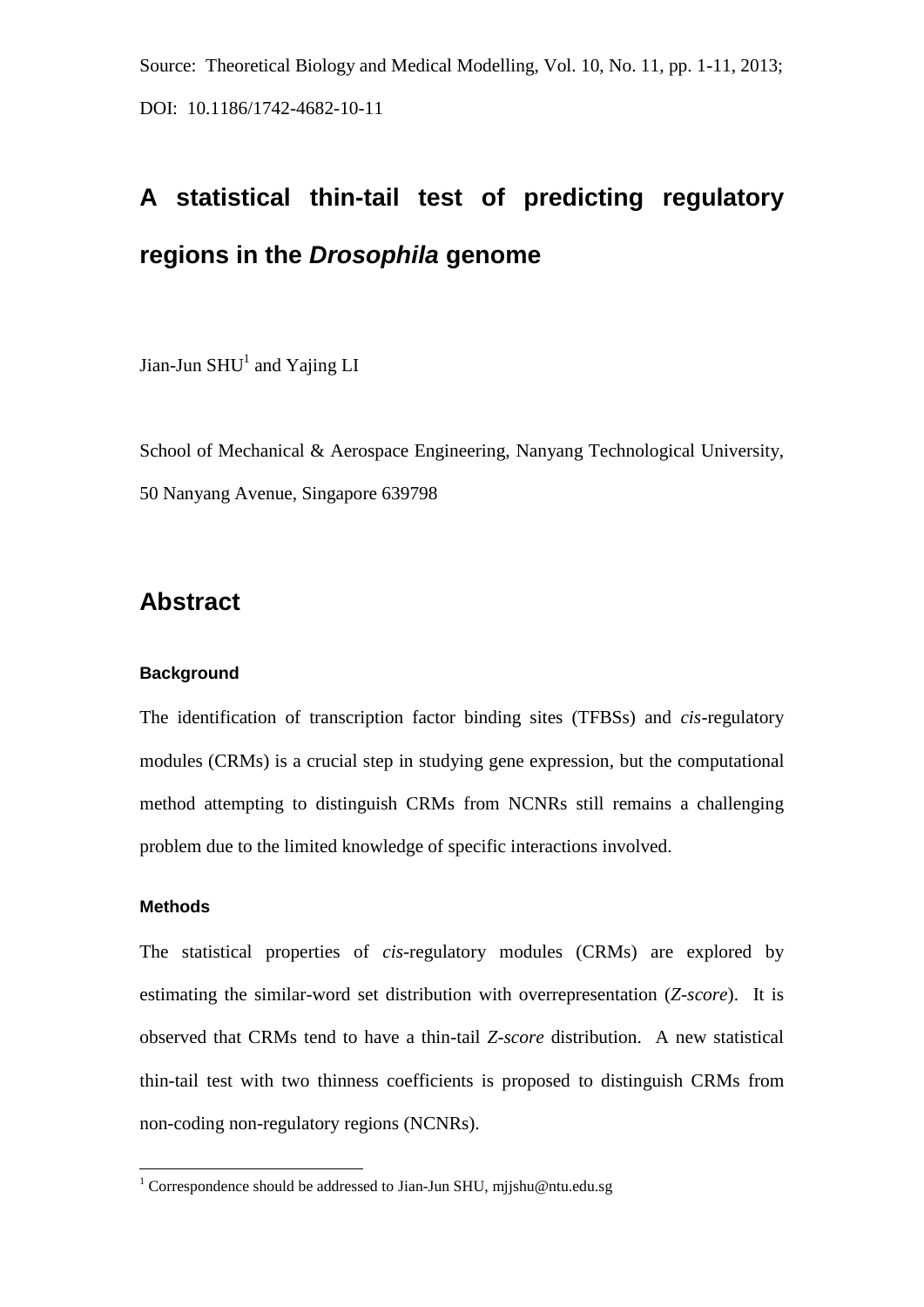#### **Results**

As compared with the existing fluffy-tail test, the first thinness coefficient is designed to reduce computational time, making the novel thin-tail test very suitable for long sequences and large database analysis in the post-genome time and the second one to improve the separation accuracy between CRMs and NCNRs. These two thinness coefficients may serve as valuable filtering indexes to predict CRMs experimentally.

#### **Conclusions**

The novel thin-tail test provides an efficient and effective means for distinguishing CRMs from NCNRs based on the specific statistical properties of CRMs and can guide future experiments aimed at finding new CRMs in the post-genome time.

*Keywords***:** statistical approach; transcription factor binding sites (TFBSs); *cis*regulatory modules (CRMs).

### **1. Background**

The identification of transcription factor binding sites (TFBSs) and *cis*-regulatory modules (CRMs) is a crucial step in studying gene expression. The computational methods of predicting CRMs from non-coding non-regulatory regions (NCNRs) can be classified into three types: 1) TFBS-based methods, 2) homology-based methods and 3) content-based methods. TFBS-based methods, such as ClusterBuster [1] and MCAST [2], use information about known TFBSs to identify potential CRMs. The methods of this type are limited to the recognition of similarly regulated CRMs, and generally unable to be applied to genes for which TFBSs have not yet been studied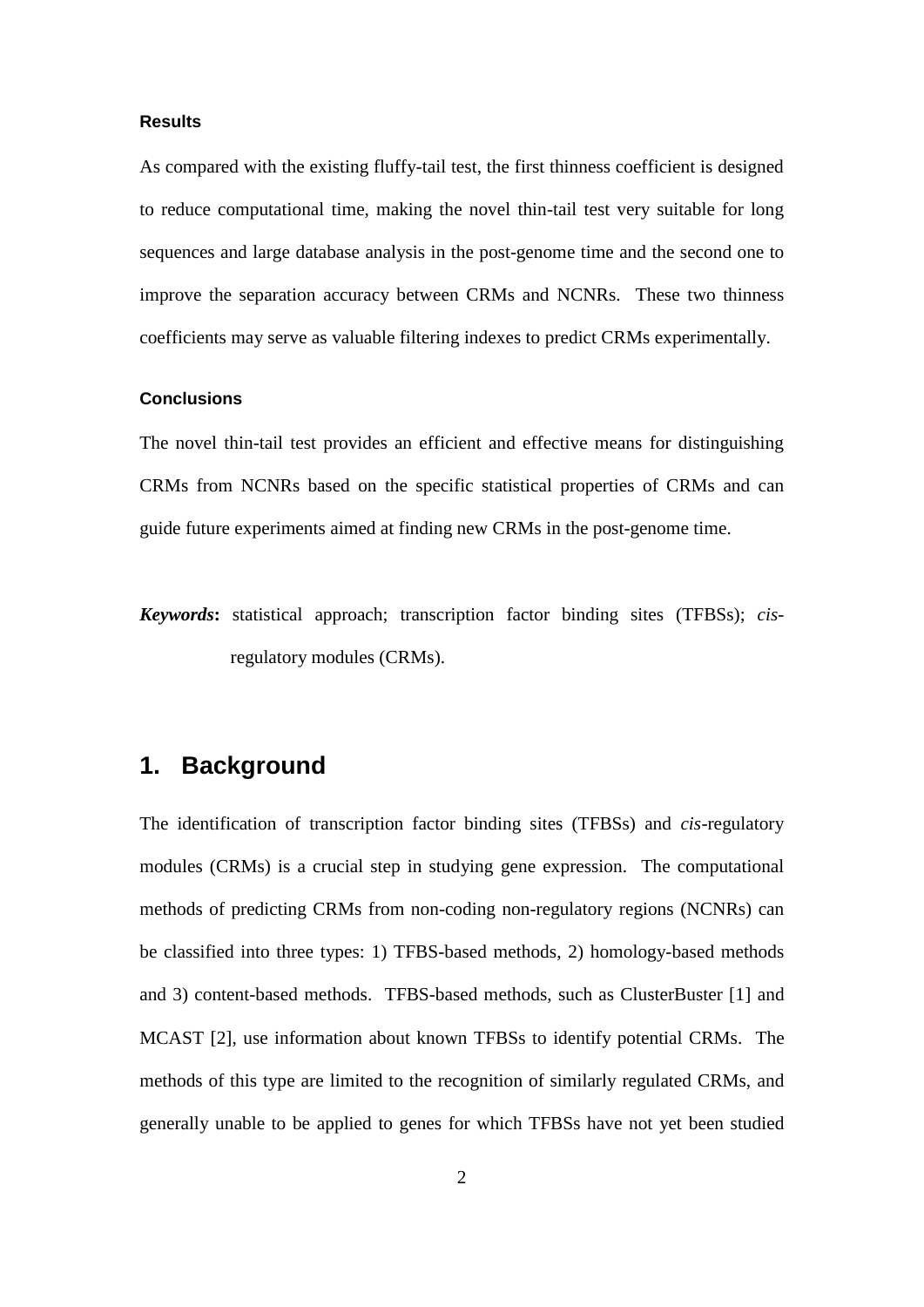experimentally. Homology-based methods use information contained in the pattern of conservation among related sequences. The related sequences can come from single species [3], two species [4] and multiple species [5]. The methods of this type using the pattern of conservation alone are limited in their performance because TFBS conservation necessary to maintain regulatory function in binding sequences may not be significantly higher than in non-binding sequences [6,7]. In addition, it still remains an open question that how many genomes are sufficient to the reliable extraction of regulatory regions. Content-based methods assume that different genome regions (CRMs and NCNRs) have the different rates of evolutionary micro changes; therefore, they exhibit different statistical properties in nucleotide composition. TFBSs often occur together in clusters as CRMs. The binding site cluster causes a biased word distribution within CRMs, and this bias leaves a distinct "signature" in nucleotide composition. Content-based methods detect this signature by statistical [8,9] or machine-learning [10,11] techniques, in order to distinguish CRMs from non-CRMs. The methods of this type may be used to predict the CRMs which have not yet been observed experimentally, but the poor performance on noncoding sequences limits their applications [12]. A large number of CRM search tools have been reported in the literature, but the computational method attempting to distinguish CRMs from NCNRs still remains a challenging problem due to the limited knowledge of specific interactions involved [13].

The fluffy-tail test [9] is one of content-based methods. It is a bootstrapping procedure to recognize statistically significant abundant similar-words in CRMs. There are two problems with the fluffy-tail test: 1) Due to its bootstrapping procedure, the computational time of calculating the fluffiness coefficient is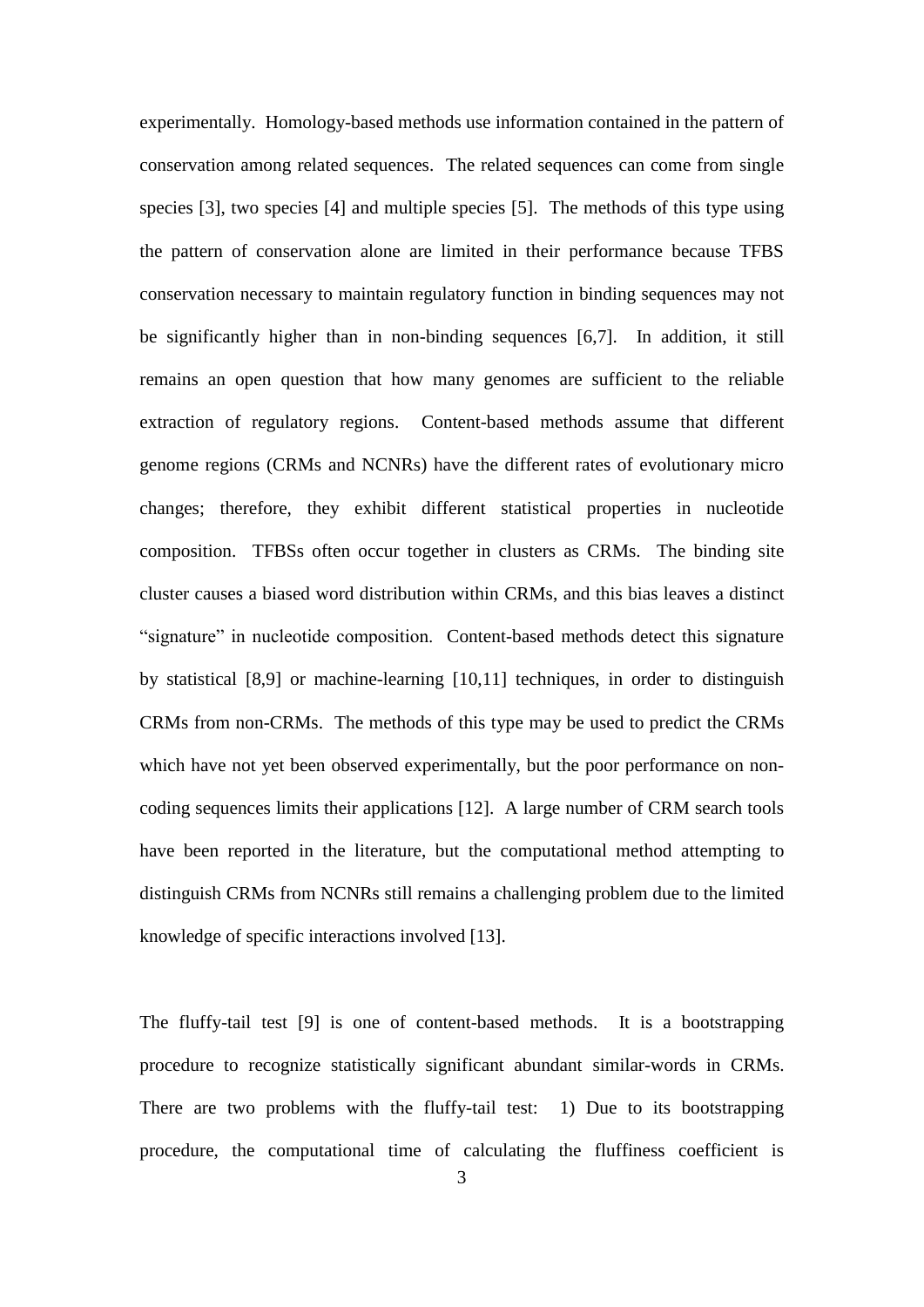determined by the number of realization. In order to get reliable results statistically, the number of realization is usually set as very large in the fluffy-tail test, so the computational time is expensive, especially for long sequences. This limits the use of the fluffy-tail test under the situation when more and more DNA sequences need to be analyzed in the post-genome time. 2) The separation performance between CRMs and NCNRs is far from satisfactory [12]. The reason of poor performance is that both CRMs and NCNRs contain repetitive elements such as  $poly(N)$  tracts  $(\dots TTT...)$  or long simple repeats (...CACACA...). These strings are less interesting than the overrepresented strings with more balanced AT/GC ratio. It is an interest to address these two issues of the fluffy-tail test and to develop a more efficient and effective CRM prediction method.

In this paper, the statistical properties of CRMs are explored by evaluating the overrepresentation value of similar-word sets (motifs). *Z-score* is used as the measure of overrepresentation of similar-word sets. Then, *Z-score* distribution is estimated to distinguish CRMs from NCNRs.

### **2. Methods**

#### **2.1 Training datasets**

To estimate the statistical properties of distinguishing CRMs from NCNRs, two (positive and negative) training datasets are employed in this paper. The positive training dataset is a collection of 60 experimentally-verified functional *Drosophila melanogaster* regulatory regions [14]. The positive training dataset consists of CRMs located far from gene coding sequences and transcription start sites. It contains many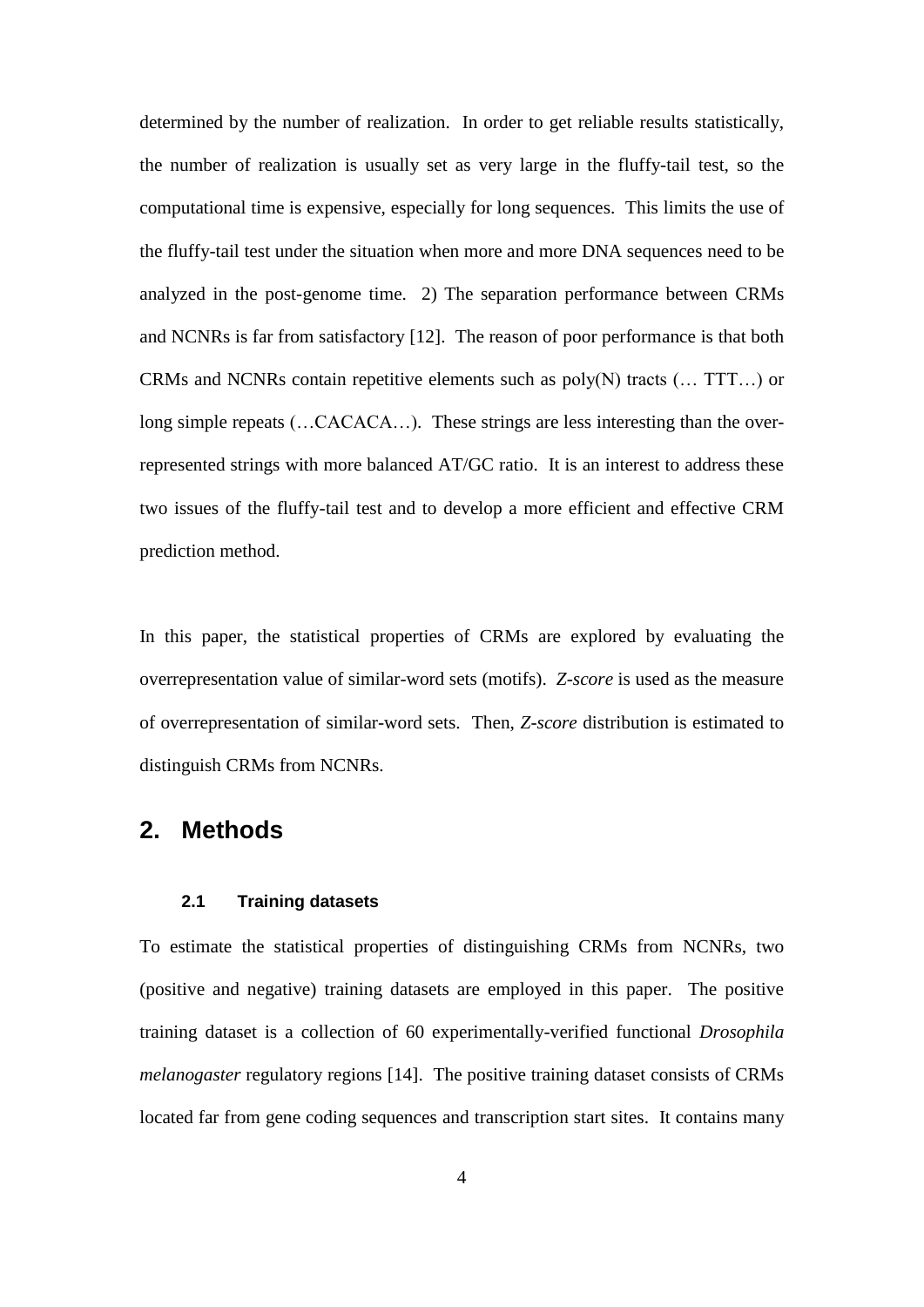binding sites and site clusters, including *abdominal-b*, *bicoid*, *caudal*, *deformed*, *distal-less*, *engrailed*, *even-skipped*, *fushi tarazu*, *giant*, *hairy*, *huckebein*, *hunchback*, *knirps*, *[krüppel](http://en.wikipedia.org/wiki/Kr%C3%BCppel)*, *odd-paired*, *pleiohomeotic*, *runt*, *tailless*, *tramtrack*, *twist*, *wingless* and *zeste*. The total size of the positive training dataset comprises about 99 kilobase (kb) sequences. The negative training dataset is 60 randomly-picked *Drosophila melanogaster* NCNRs: The NCNRs of length 1 kb upstream and downstream of genes are excluded by using the Ensembl genome browser. The negative training dataset contains 90 kb sequences in total.

#### **2.2 Formulation of the thin-tail test**

The thin-tail test is based on the assumption that each word (binding site) recognized by a given transcription factor belongs to its own family of similar-word sets (binding site motifs) found in the same enhancer sequence and the redundancy of the binding sites within CRMs leaves distinct "signatures" in similar-word set distribution. For a given *m*-letter segment  $W_m$  as a seed-word, all *m*-letter words that differ from  $W_m$ by no more than j substitution comprise a corresponding similar-word set  $N_j(\mathbf{W}_m)$ . Because the core of TFBSs is relatively short [15], a 5-letter seed-word is considered, allowing for 1 mismatch, *i.e.*,  $m = 5$  and  $j = 1$ . In order to distinguish CRMs from NCNRs, the thin-tail test is adopted to study the *Z-score* distribution shape and to predict the probable function of the original input sequence. The test features special statistics accounting for word overlaps in the same DNA strand. A flow chart of the thin-tail test is shown in Figure 1.

Step 1: Search for all different seed-words (W<sub>m</sub>)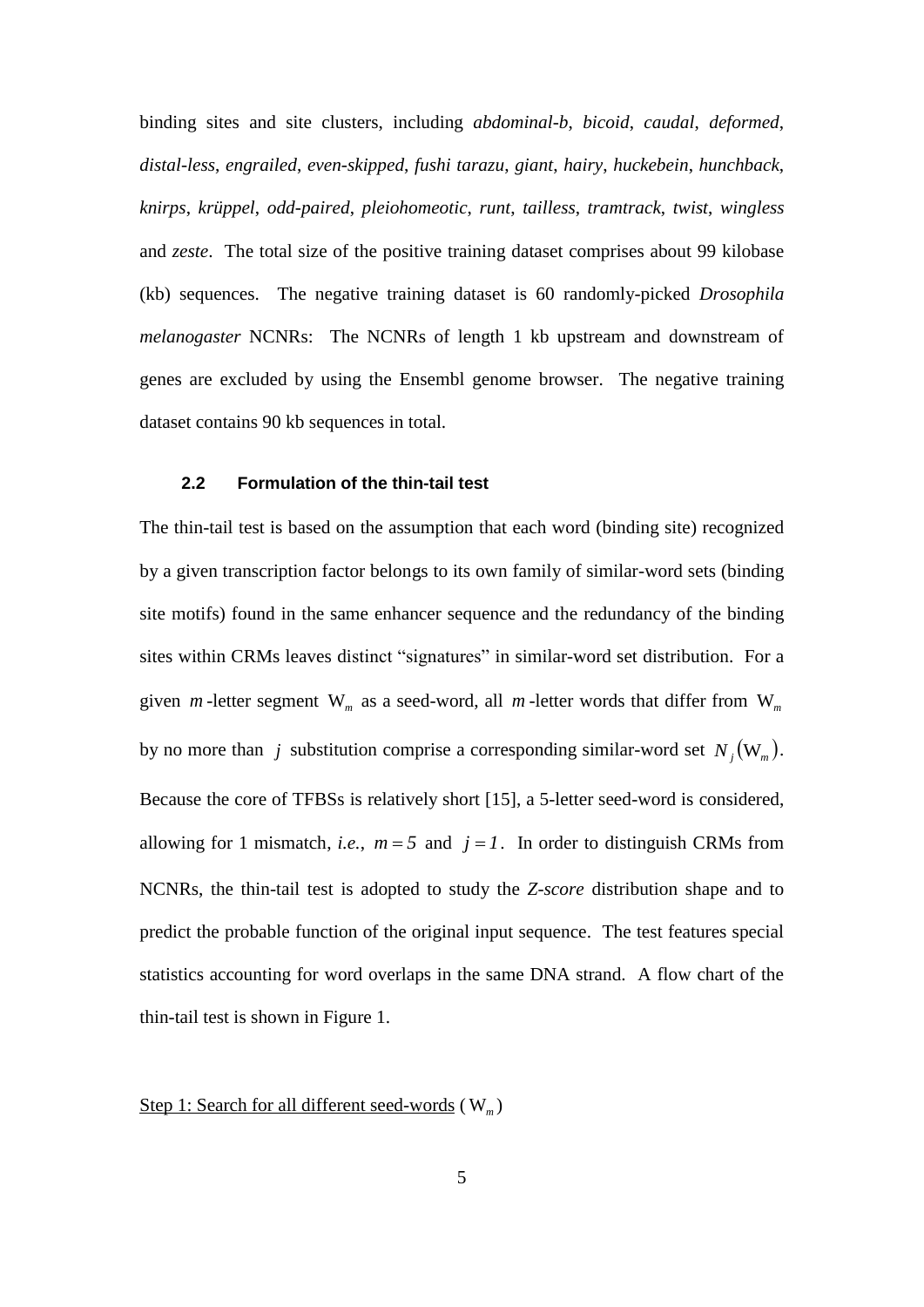The input sequence is scanned to find all the different *m* -letter words, allowing overlaps. As an example, consider a stretch of DNA: ACGACGCCGACT. For  $m = 5$ , all 5-letter segments  $W_s$  are selected as seed-words, *i.e.*, ACGAC, CGACG, …, CGACT.

#### Step 2: Number of similar-words with the same seed-word ( *n* )

For each seed-word  $W_m$ , all m-letter words with no more than j substitution comprise a corresponding similar-word set  $N_j(\mathbf{W}_m)$ . In this example, the first seedword  $W_5$ , ACGAC, has 3 similar-words with no more than 1 mismatch: ACGAC, ACGCC, CCGAC. *n* is the cardinality,  $n = |N_j(\mathbf{W}_m)| = |N_j(\text{ACGAC})| = 3$ .

#### Step 3: *Z*-score with the same seed-word (Z)

A similar-word set that occurs significantly more often than chance expectation is said to be overrepresentation. A reasonable overrepresentation measure would reflect whether the actual occurrence number of similar-word set is significantly greater than the number counted in a random sequence with the same composition of input sequence. For any seed-word W*<sup>m</sup>* , a statistical overrepresentation measure *Z-score* can be defined by

$$
Z = \frac{n - E(W_m)}{\sqrt{V(W_m)}}
$$
\n(1)

where  $E(W_m)$  and  $V(W_m)$  are, respectively, the occurrence expectation and variance of similar-word set  $N_j(\mathbf{W}_m)$ , these being calculated for a random sequence with the same composition of input sequence [16]. In a random Bernoulli type sequence, both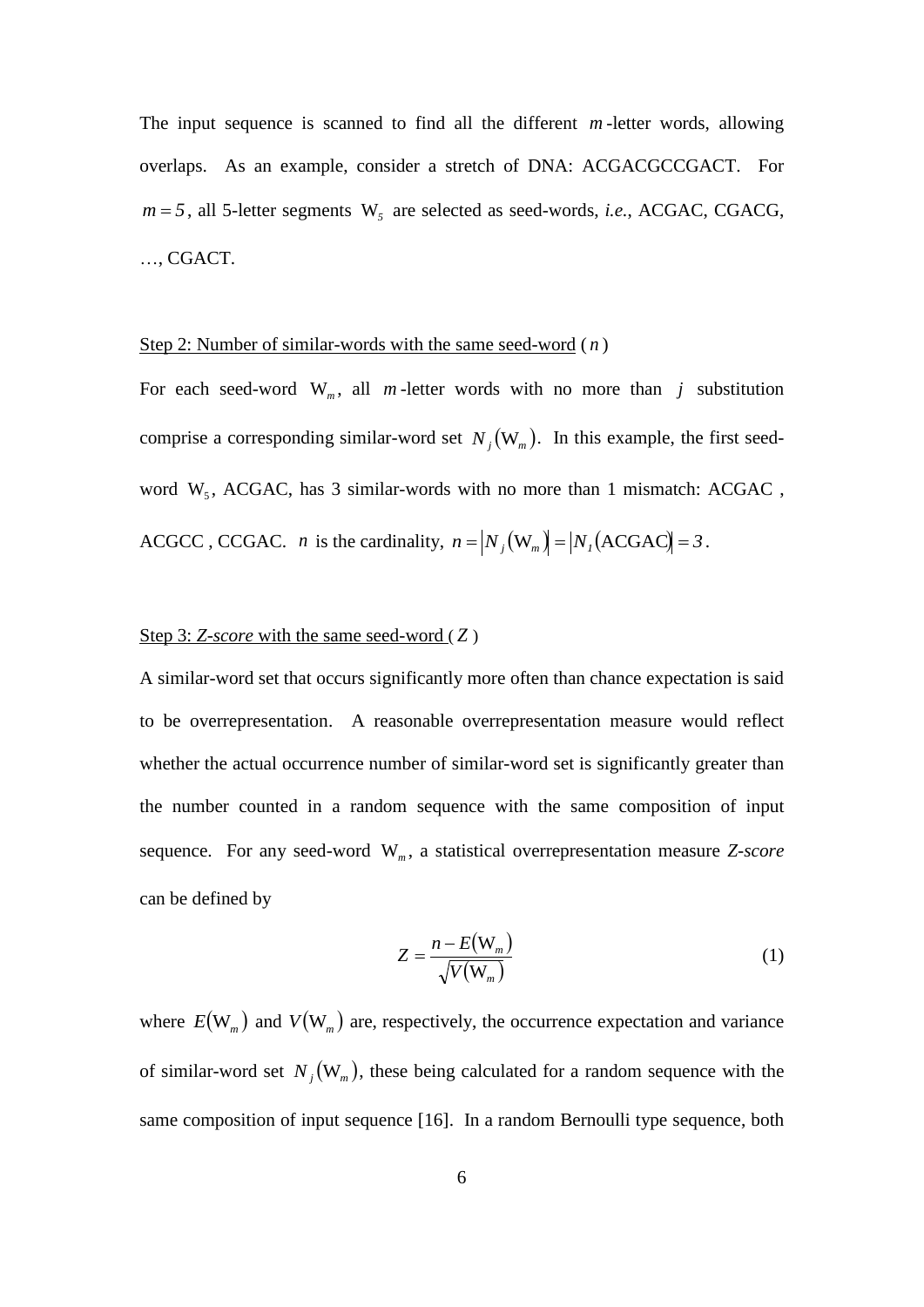occurrence expectation and variance can be derived analytically by using a generating function technique [17]. The *Z-score* with more overlaps is smaller than one with less overlaps. For example, the *Z-score* corresponding to simple repeat strings, TTTTT or AAAAA, is smaller than one corresponding to the seed-word with more balanced composition. *Z* (*Z-score*) forms X axis in Figures 2-5.

### Step 4: Number of seed-words with the same *Z-score* ( *f* )

 $f(Z)$  is the number of the seed-words with *Z-score* and forms Y axis in Figures 2-7.

### Step 5: Kurtosis ( *k* )

The kurtosis k of *Z-score* distribution  $f(Z)$  is evaluated as

$$
k = \frac{\sum_{i=1}^{M} [f(Z) - \mu]^4}{(M - 1)\sigma^4} - 3
$$
 (2)

where *i* is the *i*th seed-word, M is the total number of seed-words,  $\mu$  and  $\sigma$  are the mean and standard deviation of *Z*-*score* distribution  $f(Z)$  respectively.

### Step 6: Two thinness coefficients (*E* and *T<sub>r</sub>*)

The first thinness coefficient *E* is defined as:

$$
E = \frac{k_0 + 2\varepsilon}{4\varepsilon}.
$$
 (3)

Here  $k_0$  denotes the kurtosis k of the original input sequence without random shuffle and  $\varepsilon$  is the standard error calculated by:

$$
\varepsilon = 2\sqrt{\frac{6}{M}}\tag{4}
$$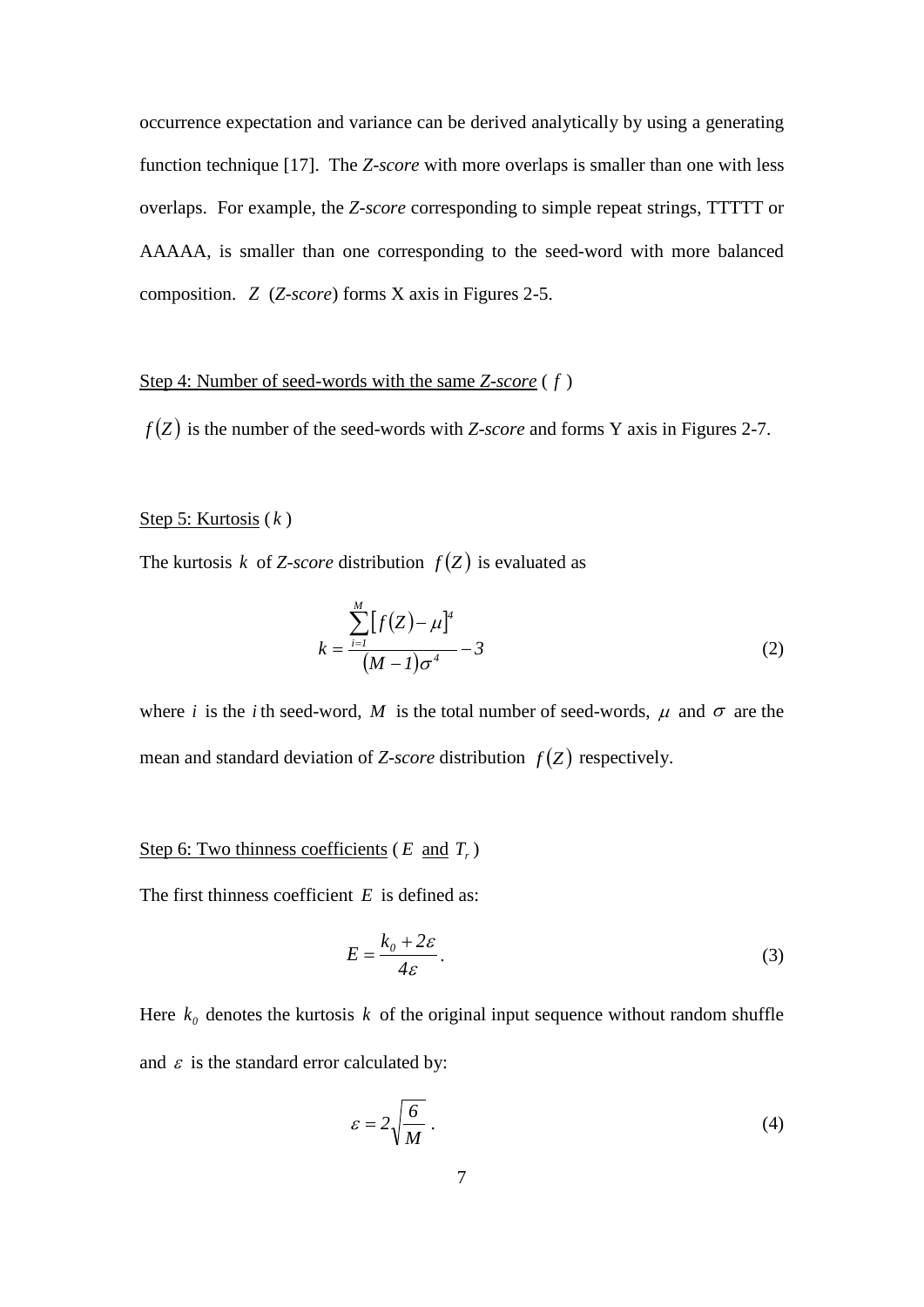*E* is used to measure how strongly *Z-score* distribution deviates from the normal distribution. The 95% confidence interval is set between  $-2\varepsilon$  and  $2\varepsilon$ .

A sequence is called "random" if it is obtained by randomly shuffling the original input sequence *r* times, preserving its single nucleotide composition. To measure how strongly the *Z-score* distribution deviates from randomness, the second thinness coefficient  $T_r$  is computed by comparing with all  $r$ -times randomly-shuffled sequence versions of the original input sequence:

$$
T_r = \frac{k_o - k_r}{\sigma_r} \tag{5}
$$

Here  $T_r$  can be regarded as measuring the degree of the difference between signal and noise, where the signal is regarded as the original input sequence, and the noise is regarded as randomized sequences.

In the fluffy-tail test [9], the fluffiness coefficient  $F_r$  is defined as:

$$
F_r = \frac{L_0 - L_r}{s_r} \tag{6}
$$

where  $L_r$  is the number of the seed-words with the maximal similar-words for the  $r$ times randomly-shuffled sequences and  $s_r$  is the standard deviation of the similarword set distribution between the number  $g(n)$  of seed-words and the number *n* of similar-words. Here it is worth to mention to this end that both CRMs and NCNRs contain repetitive elements such as  $poly(N)$  tracts  $(\dots TTT...)$  or long simple repeats (…CACACA…), which are less interesting than the over-represented strings with more balanced AT/GC ratio. Since *Z-score* measures the overrepresentation of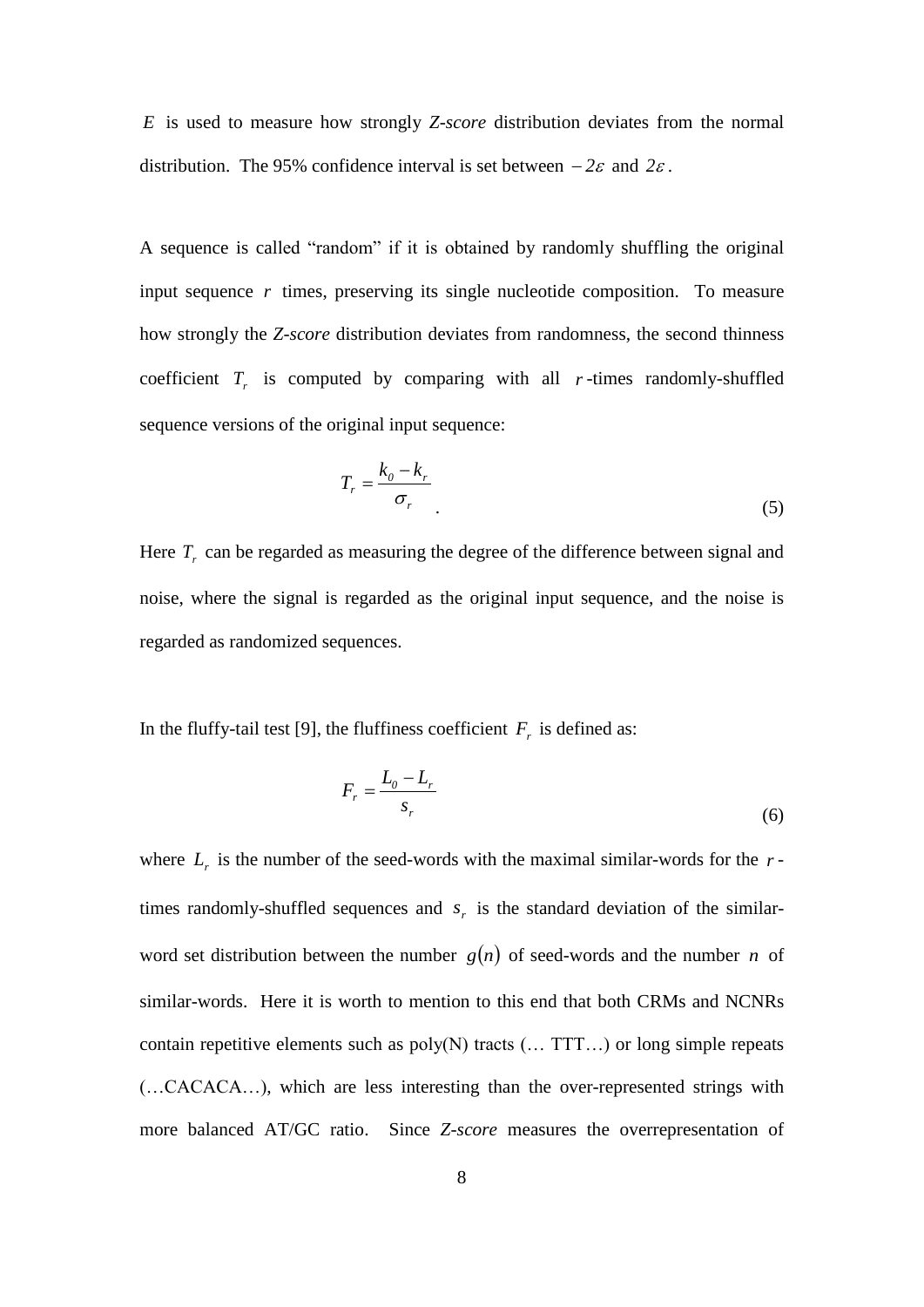similar-word sets, the second thinness coefficient  $T_r$  based on *Z-score* distribution should be a more reasonable index than the fluffiness coefficient  $F_r$  based on similarword set distribution in order to distinguish CRMs from NCNRs.

### **3. Results**

### **3.1 Distribution for CRMs**

Figure 2 shows the *Z-score* distribution for all *Drosophila melanogaster* CRMs in the positive training dataset. It can be seen that some similar-word sets have extreme positive/negative *Z*-score ( $Z > 3$  or  $Z < -3$ ). This means that some similar-word sets are overrepresented or underrepresented.

To obtain a random distribution, the original sequence is randomly shuffled  $r = 50$ times. Figure 3 shows a typical example of *Z-score* distribution after random shuffle. As compared with the original input sequence in Figure 2, the randomized sequence in Figure 3 lacks the overrepresented/underrepresented similar-word set (*i.e.* similarword set with extreme *Z*-*score*,  $Z > 3$  or  $Z < -3$ ).

### **3.2 Distribution for NCNRs**

Figure 4 shows the *Z-score* distribution for all randomly-picked *Drosophila melanogaster* NCNRs in the negative training dataset. The presence of short right tail is noted in Figure 4. Figure 5 shows a typical example of *Z-score* distribution after random shuffle. The distribution for the original input sequence notably differs from that for the randomized version. The difference degree of the distribution between the original and randomly-shuffled sequences for NCNRs is greater than that for CRMs.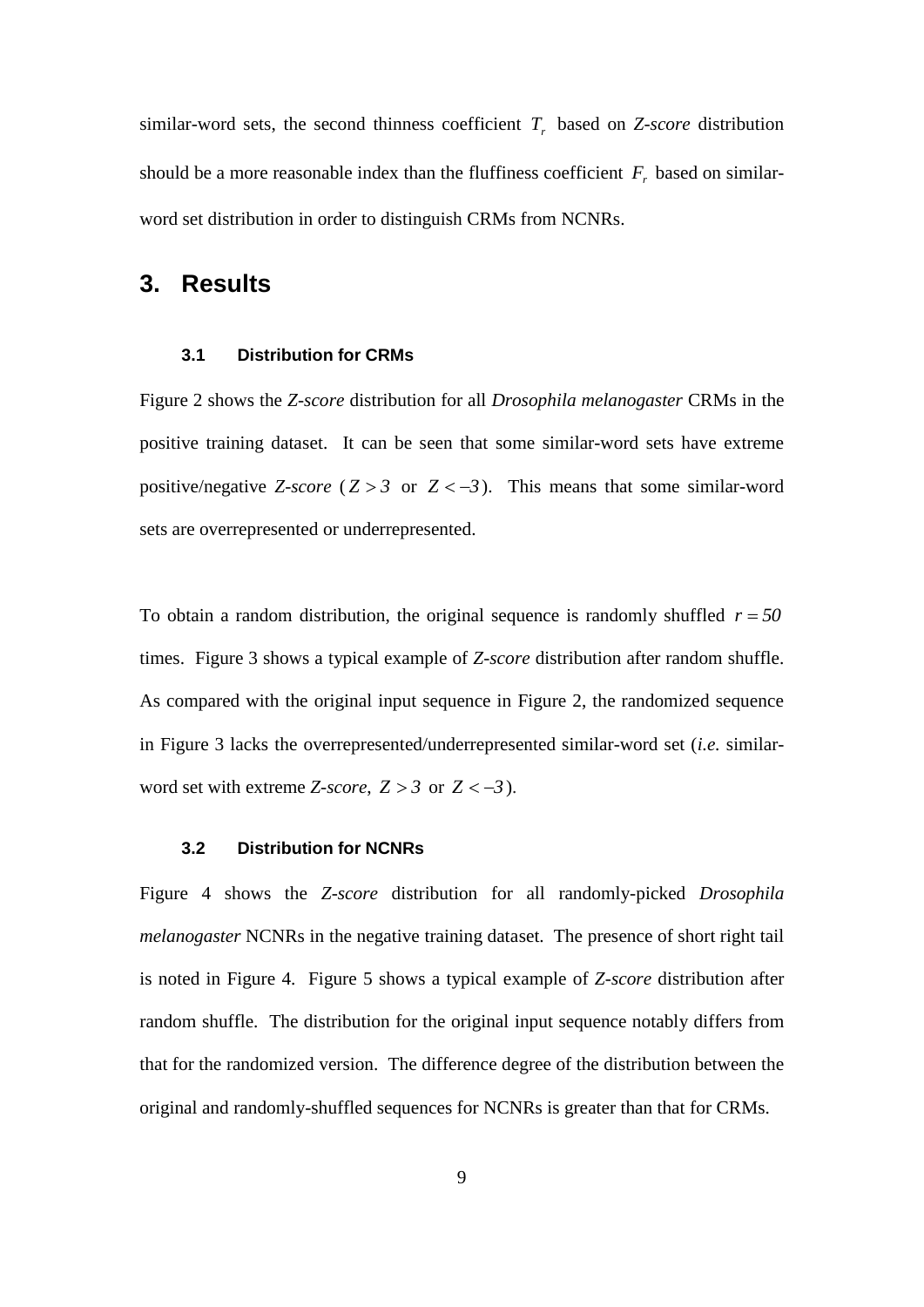#### **3.3 Thin-tail test**

In order to distinguish CRMs from NCNRs,  $E$  and  $T_r$  are calculated for 120 sequences in these two training datasets. Figure 6 shows that CRMs tend to have a smaller  $E$  than NCNRs. Table  $1(a)$  lists functional classification based on  $E$ . Nearly 71.7% CRMs has  $E < 0.6$ , while only 41.7% NCNRs has  $E < 0.6$ . Figure 7 shows  $T_{50}$  for CRMs and NCNRs. For each sequence, its 50-times randomlyshuffled versions are generated to calculate  $T_{50}$ . It can be seen that CRMs tend to have a smaller  $T_{50}$  than NCNRs. Table 1(b) lists functional classification based on  $T_{50}$ . Nearly 73.3% CRMs has  $T_{50} < 0$ , while only 40% NCNRs has  $T_{50} < 0$ .

### **4. Discussion**

Some statistical properties of *Z-score* distribution in these two training datasets have been explored. Results show that CRMs have a thin-tail distribution, *i.e.*, tend to have low thinness coefficients  $(E < 0.6, T_r < 0)$ , while NCNRs lack a thin-tail distribution, *i.e.*, tend to have high fatness coefficients. Thus,  $E$  and  $T_r$  can be used to distinguish CRMs from NCNRs effectively. CRMs are predominant if  $(E < 0.6$ ,  $T_r$  < 0), while NCNRs are prevailing if ( $E > 0.6$ ,  $T_r > 0$ ). Thus, the regions with (  $E < 0.6$ ,  $T_r < 0$  ) are CRMs and those with ( $E > 0.6$ ,  $T_r > 0$ ) are NCNRs.

### **4.1 Comparison with fluffy-tail test**

The thin-tail test is evaluated by comparison with the fluffy-tail test [9]. The performance of three parameters is assessed: 1) the first thinness coefficient  $E$ , 2) the second thinness coefficient  $T_r$  and 3) the fluffiness coefficient  $F_r$  based on the separation between CRMs and NCNRs.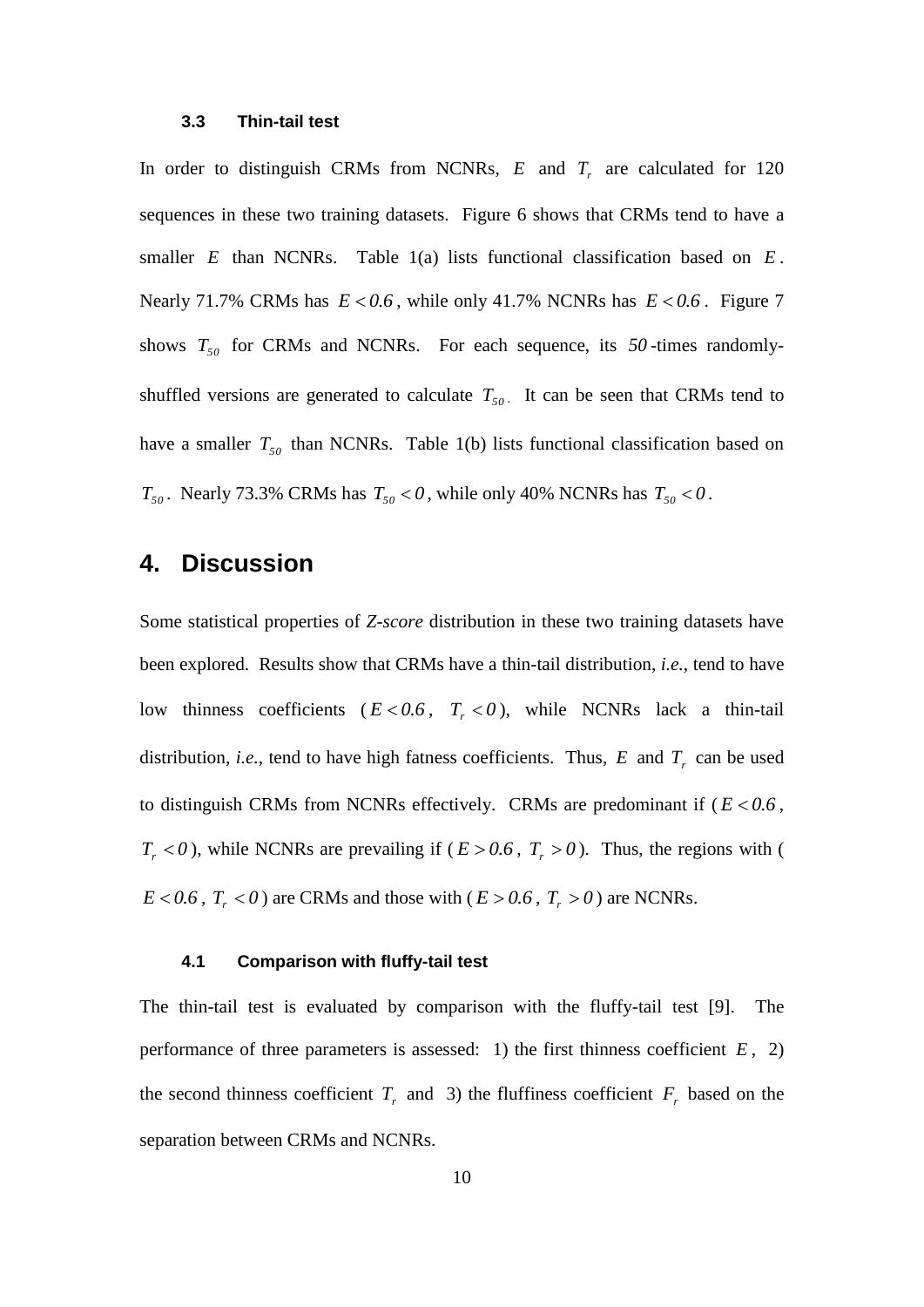These two training datasets are employed to evaluate the above three parameters. For comparison, the original input sequence is randomly shuffled *50* times to calculate  $T_{50}$  and  $F_{50}$ . The thresholds of E,  $T_{50}$  and  $F_{50}$  are set as 0.6, 0 and 2 respectively. For the thin-tail test, the original input DNA sequence with  $E < 0.6$  and  $T_{50} < 0$  is considered as predicted CRMs. For the fluffy-tail test, the original input DNA sequence with  $F_{50} > 2$  is considered as predicted CRMs. The classification result of 120 sequences in these two training datasets by  $F_{50}$  is listed in Table 1(c). The fluffytail test  $F_{50}$  only identified 29 out of 60 NCNRs in the negative training dataset; while the thin-tail test identified 35 and 36 NCNRs based on  $E$  and  $T_{50}$  respectively (see Table 1). For each parameter, sensitivity (SN) (number of true positive/number of positive), specificity (SP) (number of true negative/number of negative) and accuracy (number of true positive+number of true negative)/(number of positive+number of negative) are calculated to distinguish CRMs from NCNRs (Table 2).

The thin-tail test with  $T_{50}$  has the best accuracy (66.7%), as compared with the other two parameters ( $E: 65\%$ ;  $F_{50}$ : 65%). Thus, the thin-tail test with  $T_{50}$  can effectively distinguish CRMs from NCNRs. Moreover, the thin-tail test (SP =  $60\%$  for  $T_{50}$  and  $SP = 58.3\%$  for E) can more efficiently identify NCNRs than the fluffy-tail test (SP = 48.3% for  $F_{50}$ ). The thin-tail test with E has the same accuracy as the fluffy-tail test. However, the computational time (CPU time) of calculating *E* for an original input DNA sequence length of 1000 is 50 times faster than that of calculating  $T_{50}$  and 6 times faster than that of calculating  $F_{50}$  for the same original input sequence due to no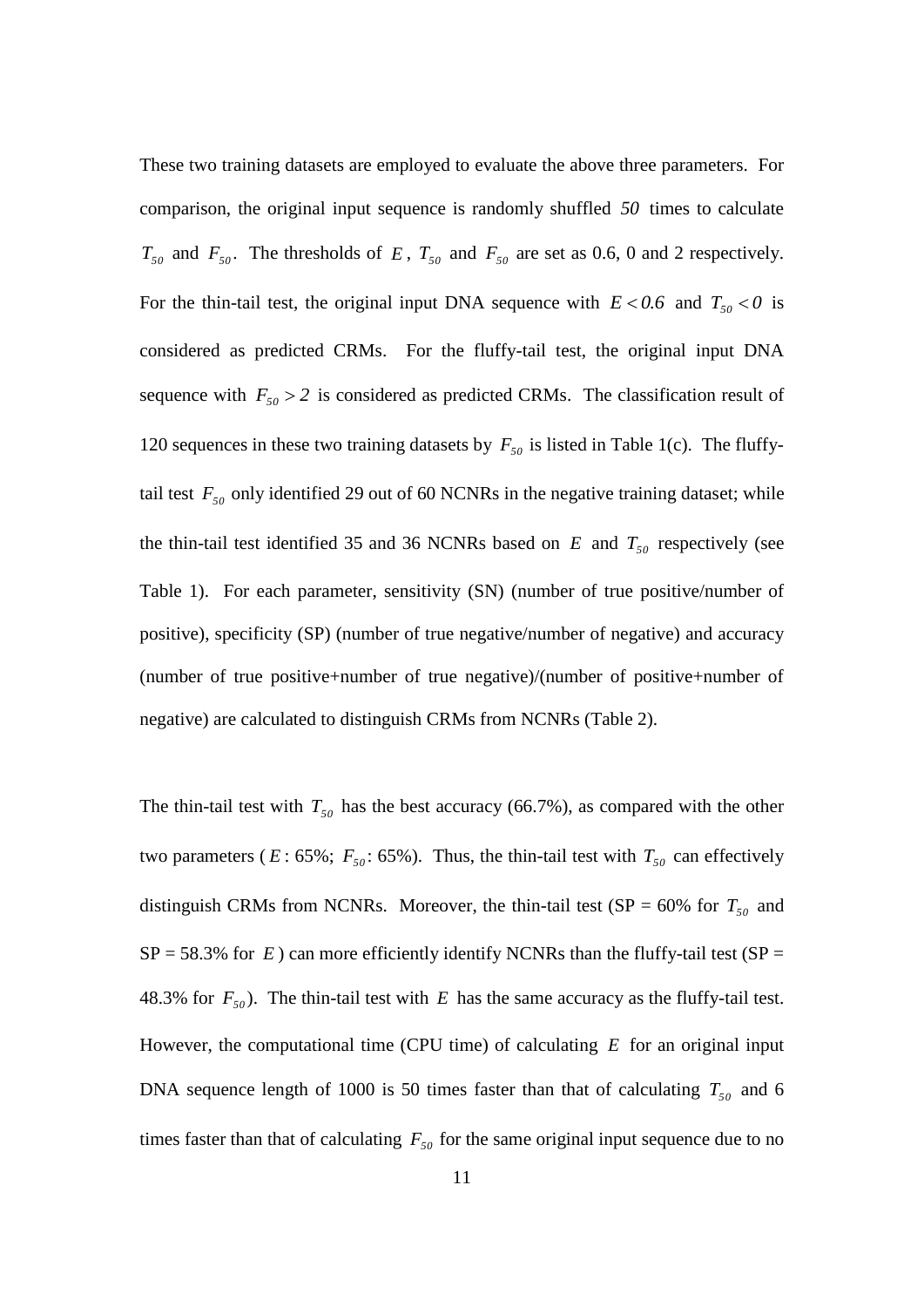sequence shuffle. Thus, the thin-tail test with  $E$  is very suitable for long sequences and large database.

#### **4.2 Time complexity**

The second thinness coefficient  $T_r$  is gotten by bootstrapping procedure, the value is affected by the number of realization  $r$ . In order to get the more reliable estimation of  $T_r$ , a large  $r$  is needed, so that high computational time is expected. For the reliable result within reasonable computational time, the original input sequence is randomly shuffled *50* times to calculate *Tr* .

In Table  $2(c)$ , the computational time (CPU time) of calculating  $E$  for an original input DNA sequence length of 1000 is 50 times faster than that of calculating  $T_{50}$  and 6 times faster than that of calculating  $F_{50}$  for the same original input sequence due to no sequence shuffle. All computations are run on a 3.2 GHz Pentium IV processor with 1G physical memory.

#### **4.3 Large CRM datasets**

The thin-tail algorithm has been tested on the current version 3 of the *REDfly* database [18], which contains 894 experimentally-verified CRMs from *Drosophila*. Results show that 72.5% CRMs has  $E < 0.6$  and 70.8% CRMs has  $T_{50} < 0$  passing the thintail test. It is worth to mention to the point that the fluffy-tail algorithm has never been tested on the large CRM datasets.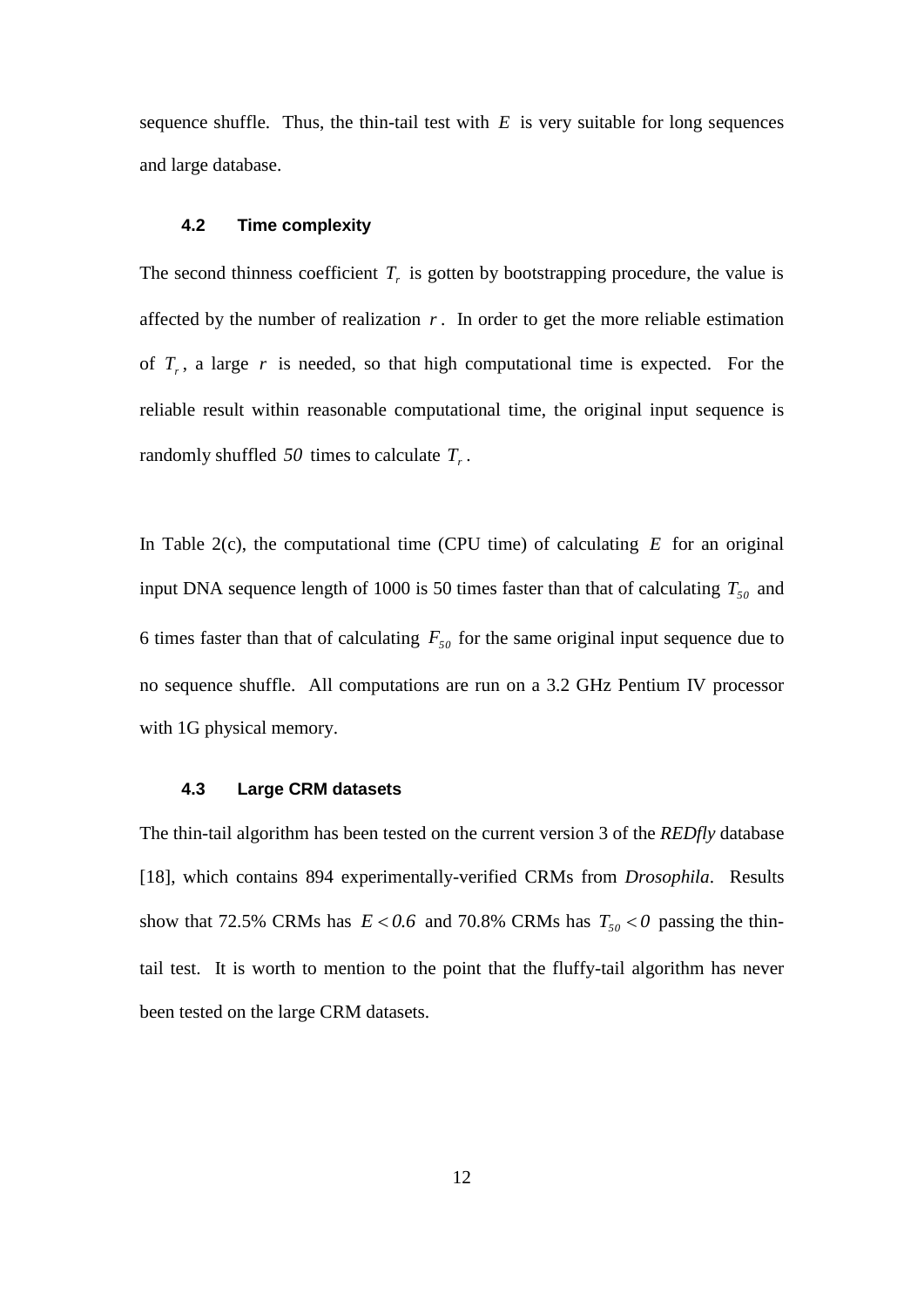### **5. Conclusions**

In the thin-tail test, the statistical properties of CRMs are investigated by examining *Z-score* distribution pattern. The special statistical method used for calculating *Zscore* can reduce the effect of poly N and other simple strings on the distribution pattern of similar-word sets. Results show that the *Z-score* distribution of CRMs tends to be a thin-tail distribution as compared with that of NCNRs. Based on this observation, two thinness coefficients  $E$  and  $T_r$  are introduced here. By using  $E$ and  $T_r$ , the thin-tail test has the better separation accuracy of distinguishing CRMs from NCNRs than the fluffy-tail test [9]. Especially by using the first thinness coefficient  $E$ , the computational time is significantly decreased, in view of a bootstrapping procedure to be required for calculating  $T_r$  and  $F_r$ . For the example as  $r = 50$ , the thin-tail test with E is 50 times faster than the thin-tail test with  $T_{50}$ , and is 6 times faster than the fluffy-tail test with  $F_{50}$ . Thus, the novel thin-tail test greatly simplifies the function prediction of an original input DNA sequence and can guide future experiments aimed at finding new CRMs in the post-genome time [19-23].

### **References**

- [1] Frith MC, Li MC, Weng ZP: **Cluster-Buster: Finding dense clusters of motifs in DNA sequences**. *Nucleic Acids Research* 2003, **31**(13): 3666-3668.
- [2] Bailey TL, Noble WS: **Searching for statistically significant regulatory modules**. *Bioinformatics* 2003, **19**(2): II16-II25.
- [3] van Helden J, André B, Collado-Vides J: **Extracting regulatory sites from the upstream region of yeast genes by computational analysis of**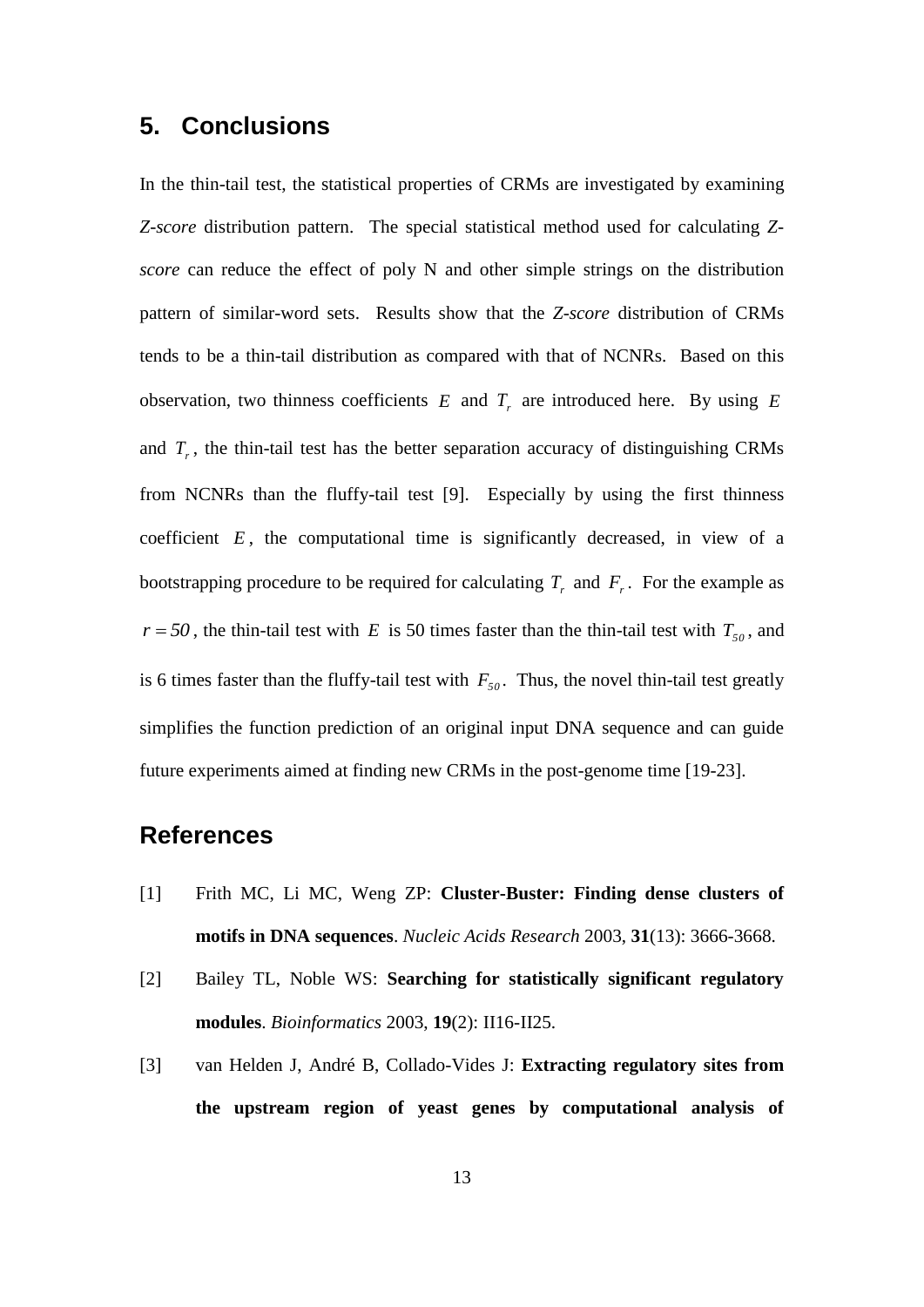**oligonucleotide frequencies**. *Journal of Molecular Biology* 1998, **281**(5): 827-842.

- [4] Grad YH, Roth FP, Halfon MS, Church GM: **Prediction of similarly acting**  *cis***-regulatory modules by subsequence profiling and comparative genomics in** *Drosophila melanogaster* **and** *D.pseudoobscura*. *Bioinformatics*  2004, **20**(16): 2738-2750.
- [5] Boffelli D, McAuliffe J, Ovcharenko D, Lewis KD, Ovcharenko I, Pachter L, Rubin EM: **Phylogenetic shadowing of primate sequences to find functional regions of the human genome**. *Science* 2003, **299**(5611): 1391- 1394.
- [6] Emberly E, Rajewsky N, Siggia ED: **Conservation of regulatory elements between two species of** *Drosophila*. *BMC Bioinformatics* 2003, **4**(57).
- [7] Li L, Zhu Q, He, X, Sinha S, Halfon MS: **Large-scale analysis of transcriptional** *cis***-regulatory modules reveals both common features and distinct subclasses**. *Genome Biology* 2007, **8**(6): R101.
- [8] Nazina AG, Papatsenko DA: **Statistical extraction of** *Drosophila cis***regulatory modules using exhaustive assessment of local word frequency**. *BMC Bioinformatics* 2003, **4**(65).
- [9] Abnizova I, te Boekhorst R, Walter K, Gilks WR: **Some statistical properties of regulatory DNA sequences, and their use in predicting regulatory regions in the** *Drosophila* **genome: The fluffy-tail test**. *BMC Bioinformatics*  2005, **6**(109).
- [10] Chan BY, Kibler D: **Using hexamers to predict** *cis***-regulatory motifs in**  *Drosophila*. *BMC Bioinformatics* 2005, **6**(262).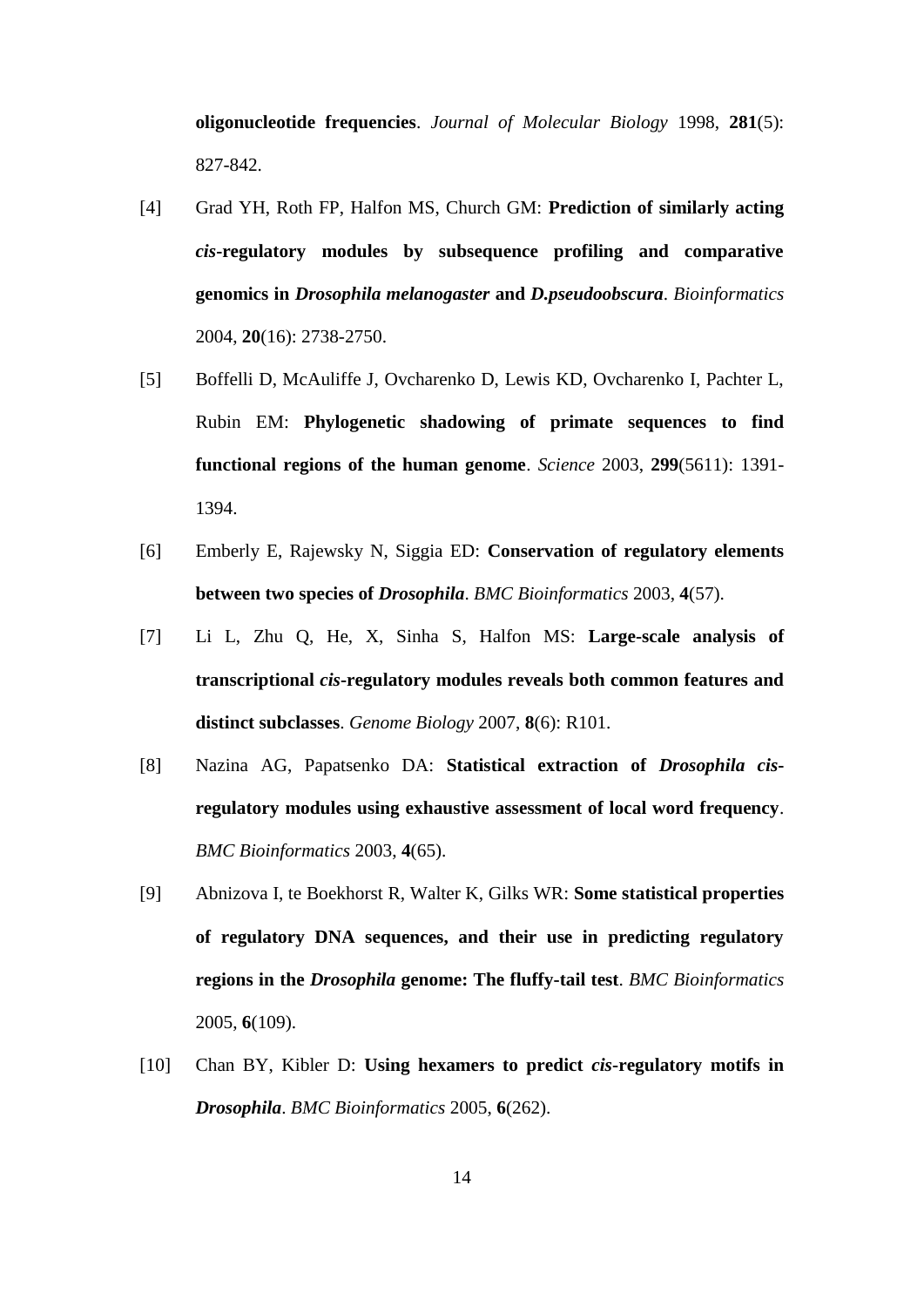- [11] Kantorovitz MR, Kazemian M, Kinston S, Miranda-Saavedra D, Zhu Q, Robinson GE, Göttgens B, Halfon MS, Sinha S: **Motif-blind, genome-wide discovery of** *cis***-regulatory modules in** *Drosophila* **and mouse**. *Developmental Cell* 2009, **17**(4): 568-579.
- [12] Shu J-J, Li Y: **A statistical fat-tail test of predicting regulatory regions in the** *Drosophila* **genome**. *Computers in Biology and Medicine* 2012, **42**(9): 935-941.
- [13] Su J, Teichmann SA, Down TA: **Assessing computational methods of** *cis***regulatory module prediction**. *PLoS Computational Biology* 2010, **6**(12), 1001020.
- [14] Papatsenko DA, Makeev VJ, Lifanov AP, Régnier M, Nazina AG, Desplan C: **Extraction of functional binding sites from unique regulatory regions: The** *Drosophila* **early developmental enhancers**. *Genome Research* 2002, **12**(3): 470-481.
- [15] Wingender E, Chen X, Fricke E, Geffers R, Hehl R, Liebich I, Krull M, Matys V, Michael H, Ohnhäuser R, [Prüβ M,](http://apps.isiknowledge.com.ezlibproxy1.ntu.edu.sg/DaisyOneClickSearch.do?product=WOS&search_mode=DaisyOneClickSearch&db_id=&SID=U1cHehl32IoAi8jcaO4&name=Pruss%20M&ut=000166360300077&pos=11) [Schacherer F,](http://apps.isiknowledge.com.ezlibproxy1.ntu.edu.sg/DaisyOneClickSearch.do?product=WOS&search_mode=DaisyOneClickSearch&db_id=&SID=U1cHehl32IoAi8jcaO4&name=Schacherer%20F&ut=000166360300077&pos=12) [Thiele S,](http://apps.isiknowledge.com.ezlibproxy1.ntu.edu.sg/DaisyOneClickSearch.do?product=WOS&search_mode=DaisyOneClickSearch&db_id=&SID=U1cHehl32IoAi8jcaO4&name=Thiele%20S&ut=000166360300077&pos=13) [Urbach S:](http://apps.isiknowledge.com.ezlibproxy1.ntu.edu.sg/DaisyOneClickSearch.do?product=WOS&search_mode=DaisyOneClickSearch&db_id=&SID=U1cHehl32IoAi8jcaO4&name=Urbach%20S&ut=000166360300077&pos=14) **The TRANSFAC system on gene expression regulation**. *Nucleic Acids Research*  2001, **29**(1): 281-283.
- [16] Leung MY, Marsh GM, Speed, TP: **Over- and underrepresentation of short DNA words in herpesvirus genomes**. *Journal of Computational Biology* 1996, **3**(3): 345-360.
- [17] Régnier M: **[A unified approach to word occurrence probabilities](http://apps.webofknowledge.com.ezlibproxy1.ntu.edu.sg/full_record.do?product=WOS&search_mode=GeneralSearch&qid=6&SID=U14PAkCL@@iG6NhoE8E&page=1&doc=1)**. *Discrete Applied Mathematics* 2000, **104**(1-3): 259-280.
- 15 [18] Gallo SM, Gerrard DT, Miner D, Simich M, Des Soye B, Bergman CM, Halfon MS: *REDfly* **v3.0: Toward a comprehensive database of**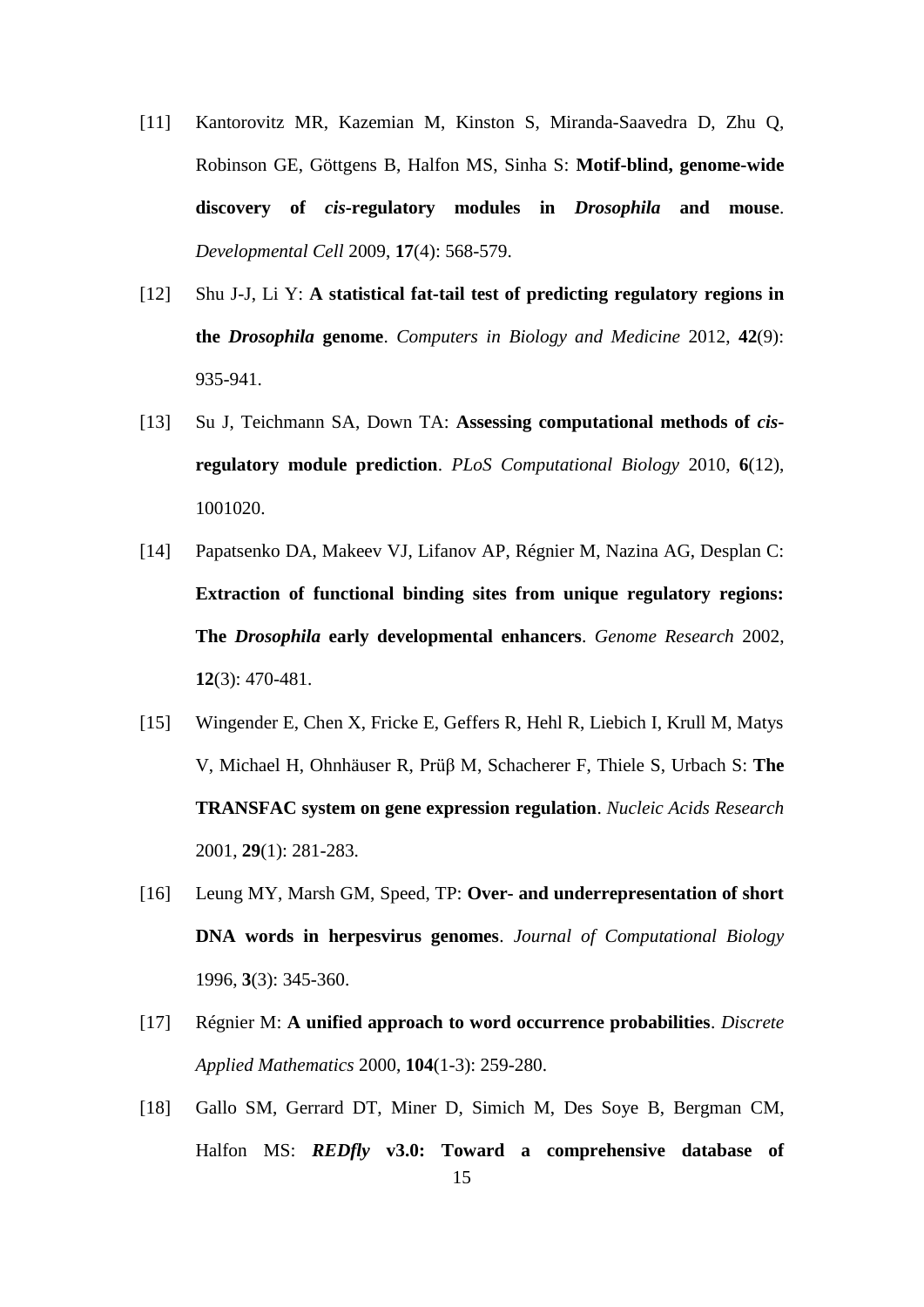**transcriptional regulatory elements in** *Drosophila*. *Nucleic Acids Research* 2011, **39**(1): D118-D123.

- [19] Shu J-J, Ouw LS: **[Pairwise alignment of the DNA sequence using](http://www3.ntu.edu.sg/home/mjjshu/BMB04.pdf)  [hypercomplex number representation](http://www3.ntu.edu.sg/home/mjjshu/BMB04.pdf)**. *Bulletin of Mathematical Biology* 2004, **66**(5): 1423-1438.
- [20] Shu J-J, Li Y: **Hypercomplex cross-correlation of DNA sequences**. *Journal of Biological Systems* 2010, **18**(4): 711-725.
- [21] Shu J-J, Wang Q-W, Yong K-Y: **[DNA-based computing of strategic](http://www.ntu.edu.sg/home/mjjshu/PRL11.pdf)  [assignment problems](http://www.ntu.edu.sg/home/mjjshu/PRL11.pdf)**. *Physical Review Letters* 2011, **106**(18): 188702.
- [22] Shu J-J, Yong KY, Chan WK: **An improved scoring matrix for multiple sequence alignment**. *Mathematical Problems in Engineering* 2012, **2012**(490649): 1-9.
- [23] Shu J-J, Yong KY: **Identifying DNA motifs based on match and mismatch alignment information**. *Journal of Mathematical Chemistry* 2013, **51**: 1-9.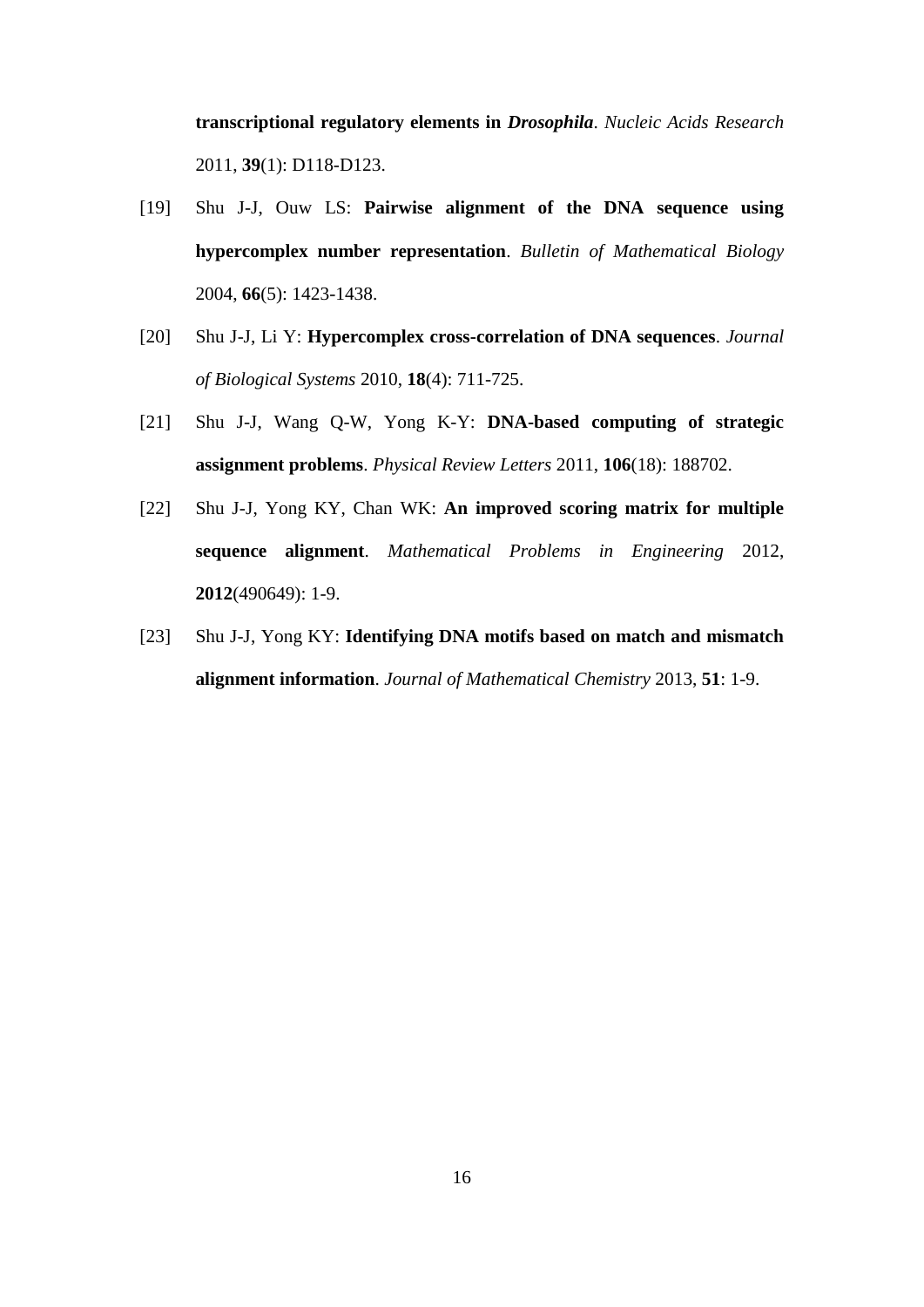## **Table Captions**

- Table 1: Classification of 120 sequences
- Table 2: Evaluation of  $E$ ,  $T_{50}$  and  $F_{50}$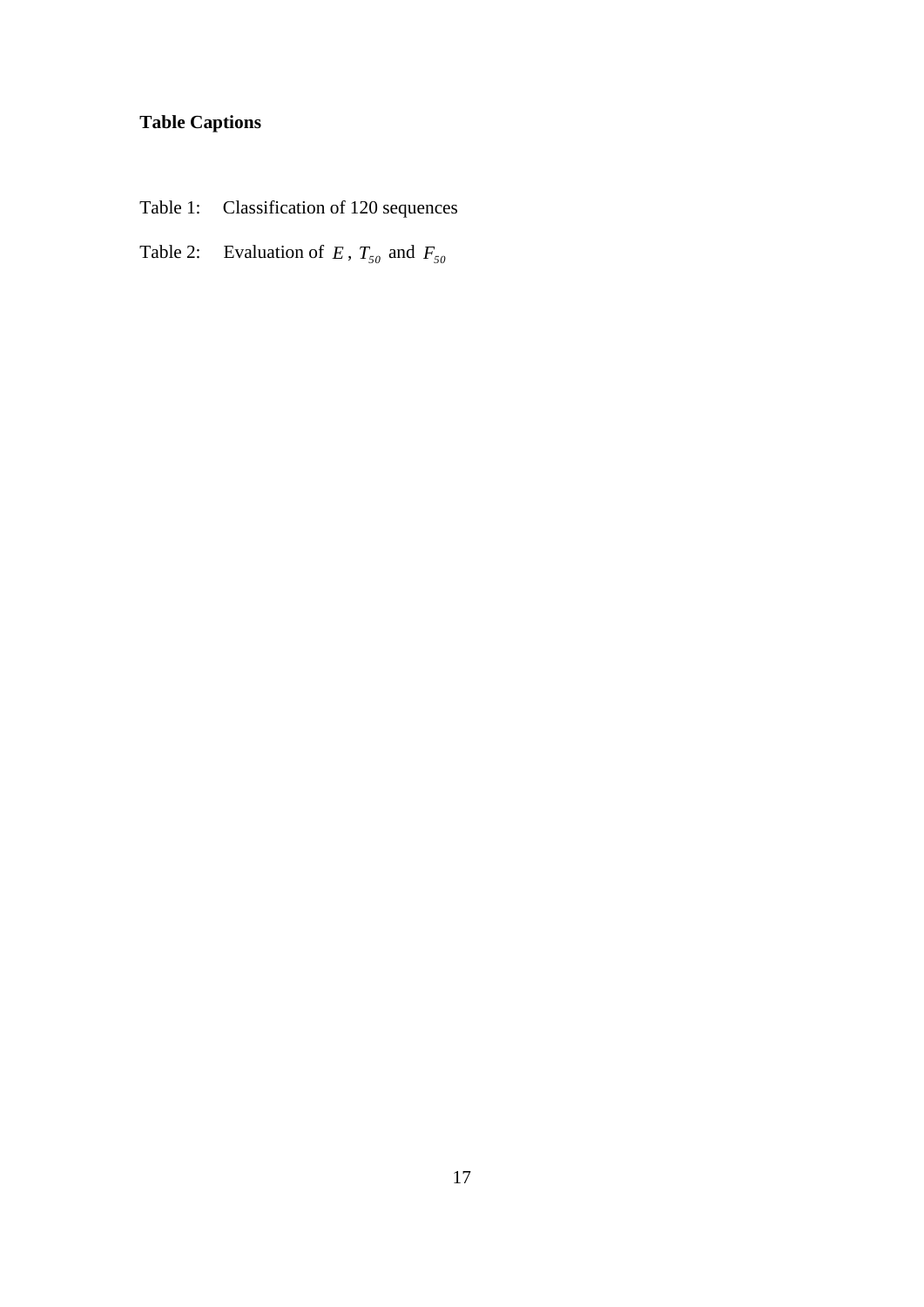### **Table 1. Classification of 120 sequences**

| Functional type |     |    | $E < 0.6$ $E > 0.6$ Positive rate Negative rate |       |
|-----------------|-----|----|-------------------------------------------------|-------|
| <b>CRMs</b>     | 43  | 17 | 71.7%                                           | 28.3% |
| <b>NCNRs</b>    | 25. | 35 | 41.7%                                           | 58.3% |

### **(a) Thin-tail test with**  *E*

### (**b**) Thin-tail test with  $T_{50}$

| Functional type | $T_{50}$ < 0 |    | $T_{50} > 0$ Positive rate Negative rate |       |
|-----------------|--------------|----|------------------------------------------|-------|
| <b>CRMs</b>     | 44           | 16 | 73.3%                                    | 26.7% |
| <b>NCNRs</b>    | 24           | 36 | 40%                                      | 60%   |

### **(c) Fluffy-tail test**

| Functional type |    |    | $F_{50} > 2$ $F_{50} < 2$ Positive rate Negative rate |       |
|-----------------|----|----|-------------------------------------------------------|-------|
| <b>CRMs</b>     |    |    | 81.7%                                                 | 18.3% |
| <b>NCNRs</b>    | 31 | 29 | 51.7%                                                 | 48.3% |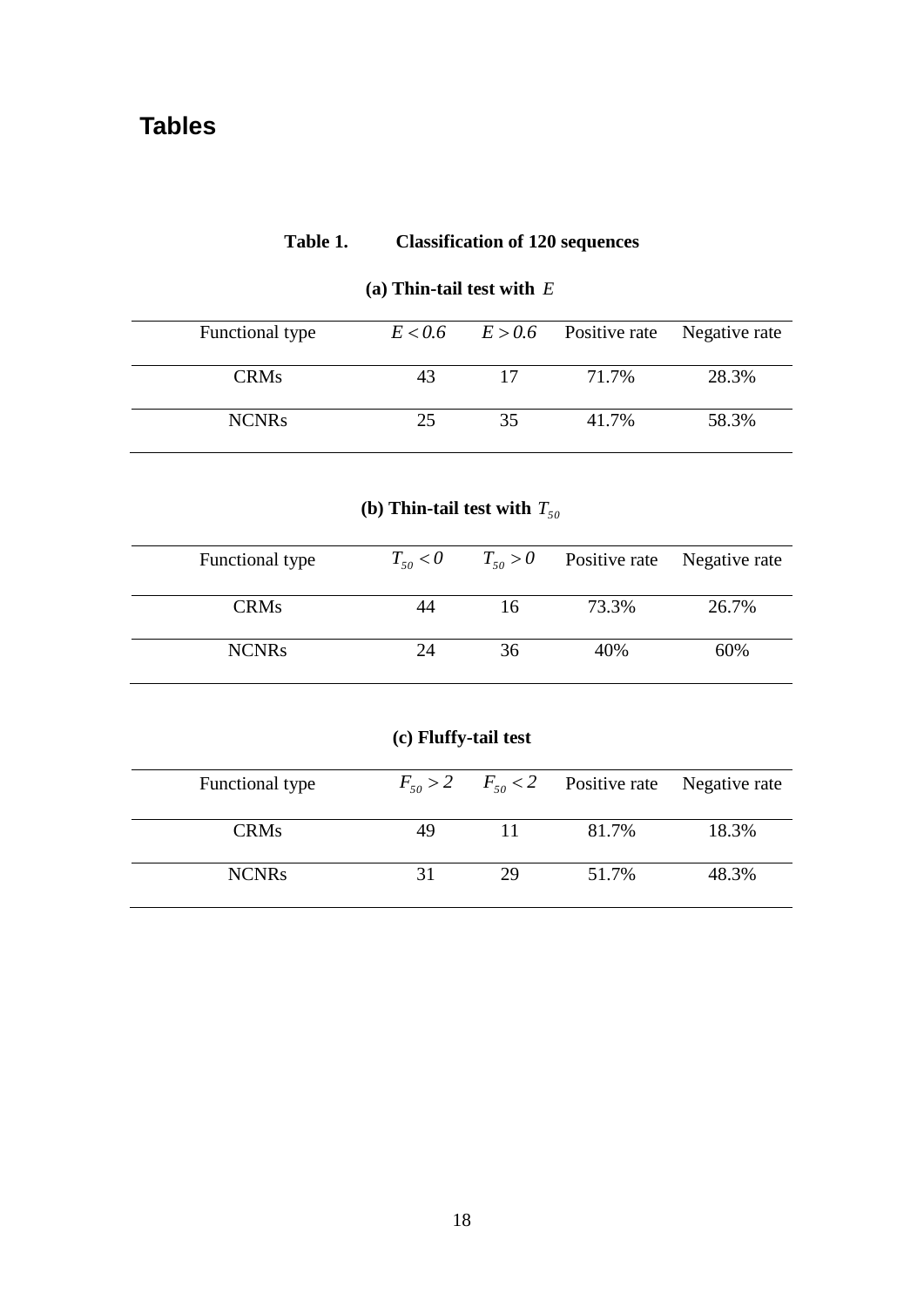### **Table 2. Evaluation of**  $E$ ,  $T_{50}$  and  $F_{50}$

|           | The thin-tail test |          | The fluffy-tail test |  |
|-----------|--------------------|----------|----------------------|--|
|           | $E\,$              | $T_{50}$ | $F_{50}$             |  |
| SN        | 71.7%              | 73.3%    | 81.7%                |  |
| <b>SP</b> | 58.3%              | 60%      | 48.3%                |  |
| Accuracy  | 65%                | 66.7%    | 65%                  |  |

### **(a) Distinguish CRMs from NCNRs**

### **(b) CPU time for a sequence length of 1000**

|          | The thin-tail test |             | The fluffy-tail test |  |
|----------|--------------------|-------------|----------------------|--|
|          | E                  | $T_{50}$    | $F_{50}$             |  |
| CPU time | 54 second          | 2700 second | 310 second           |  |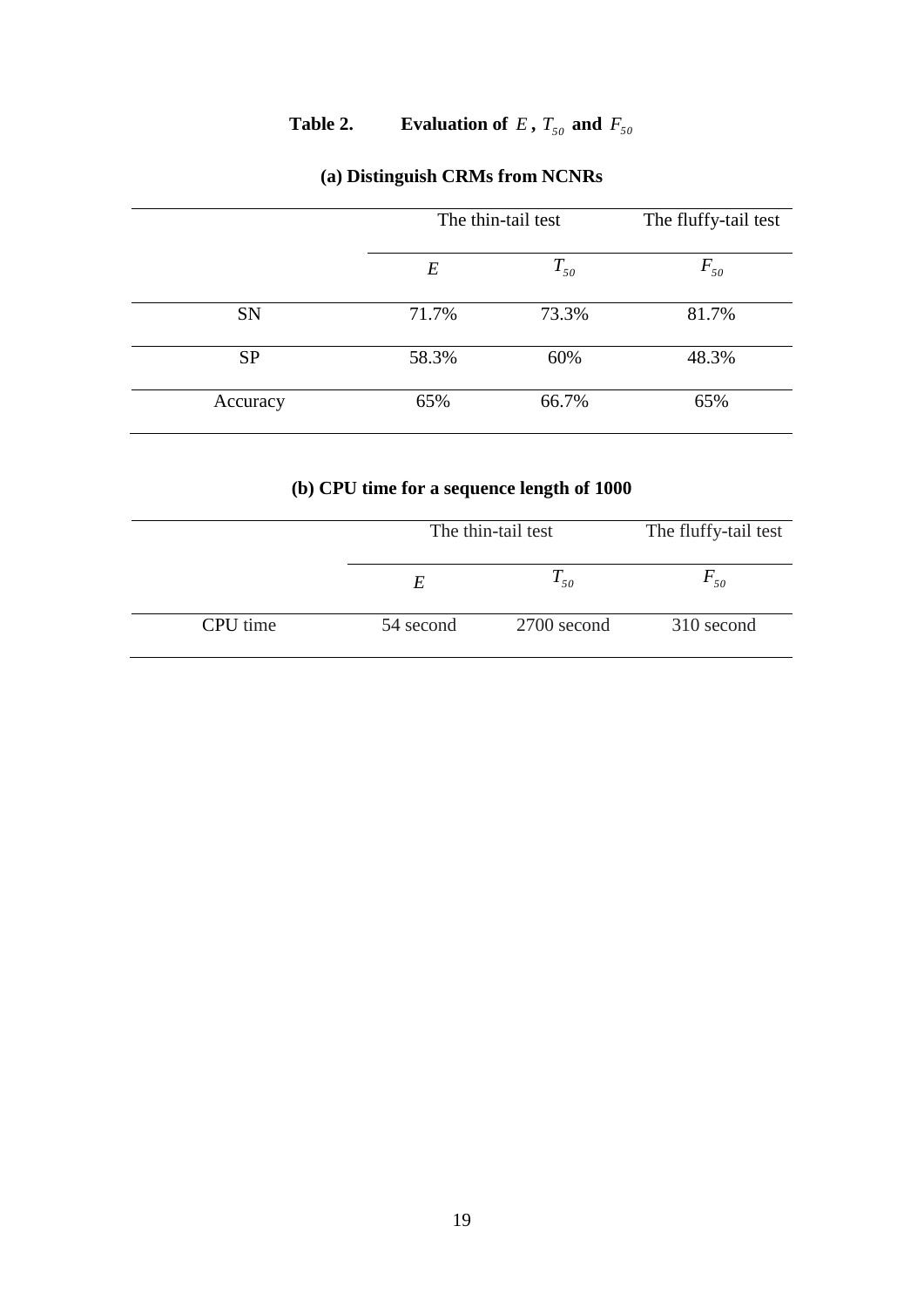### **Figure Captions**

- Figure 1: A flow chart of thin-tail test
- Figure 2: Histogram of CRMs ( $m = 5$ ,  $j = 1$ ,  $k = -0.3$ )
- Figure 3: Histogram of CRMs ( $m = 5$ ,  $j = 1$ ,  $k = -0.14$ ) after random shuffle
- Figure 4: Histogram of NCNRs ( $m = 5$ ,  $j = 1$ ,  $k = 0.54$ )
- Figure 5: Histogram of NCNRs ( $m = 5$ ,  $j = 1$ ,  $k = 0.15$ ) after random shuffle
- Figure 6: Histograms for CRMs and NCNRs classified by  $E$  ( $m = 5$ ,  $j = 1$ )
- Figure 7: Histograms for CRMs and NCNRs classified by  $T_{50}$  ( $m = 5$ ,  $j = 1$ )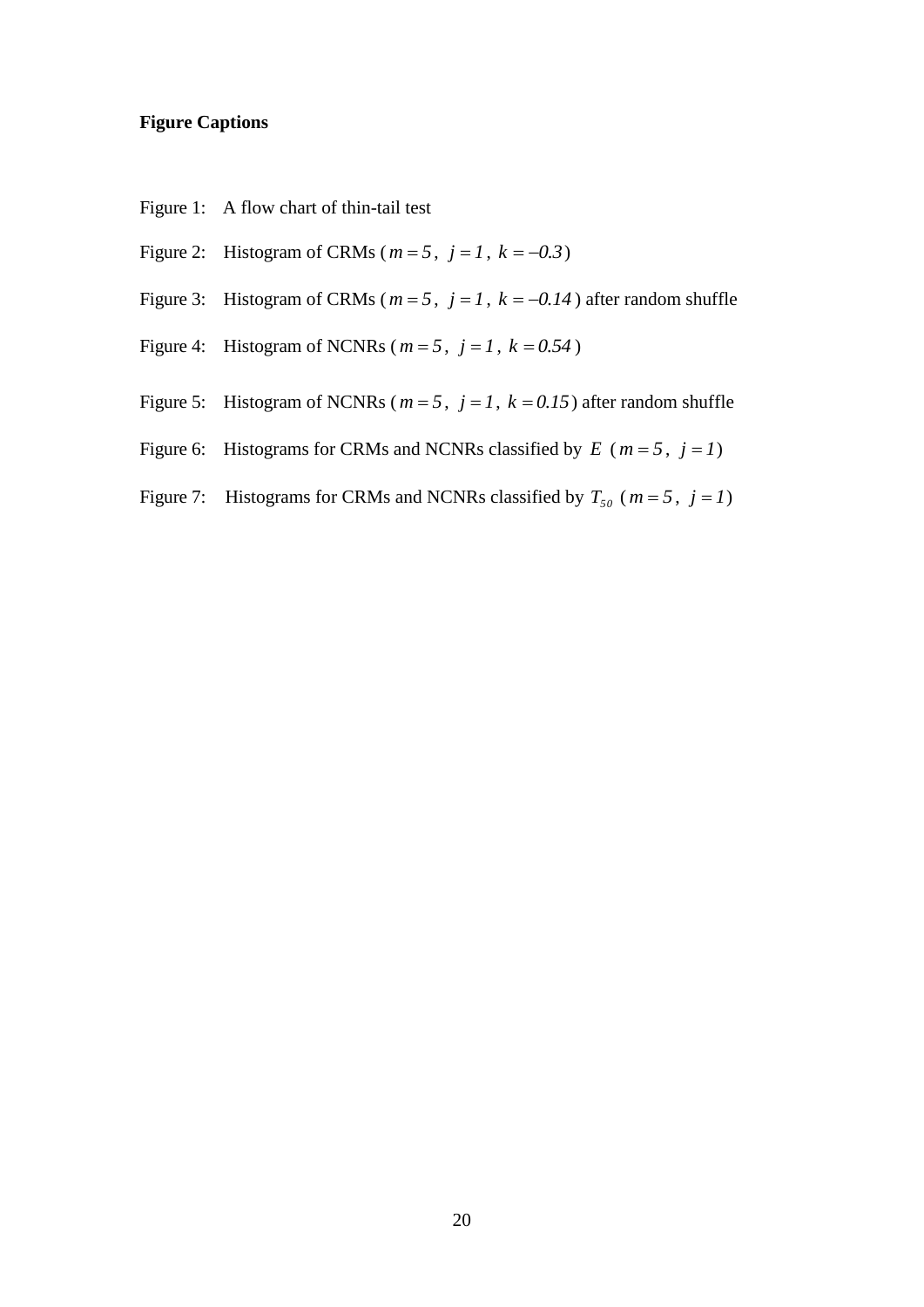# **Figures**



Figure 1 A flow chart of thin-tail test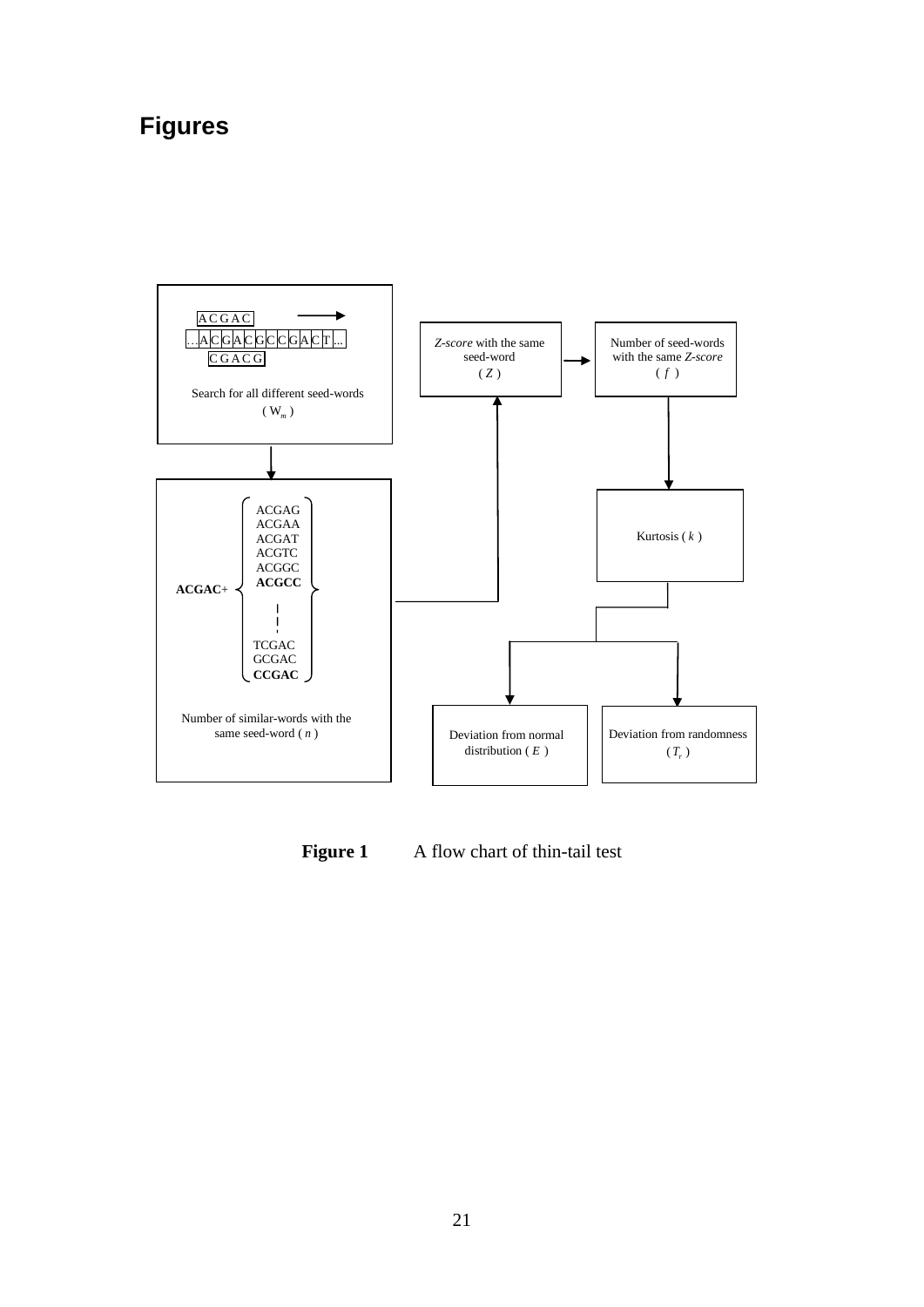

**Figure 2** Histogram of CRMs ( $m = 5$ ,  $j = 1$ ,  $k = -0.3$ )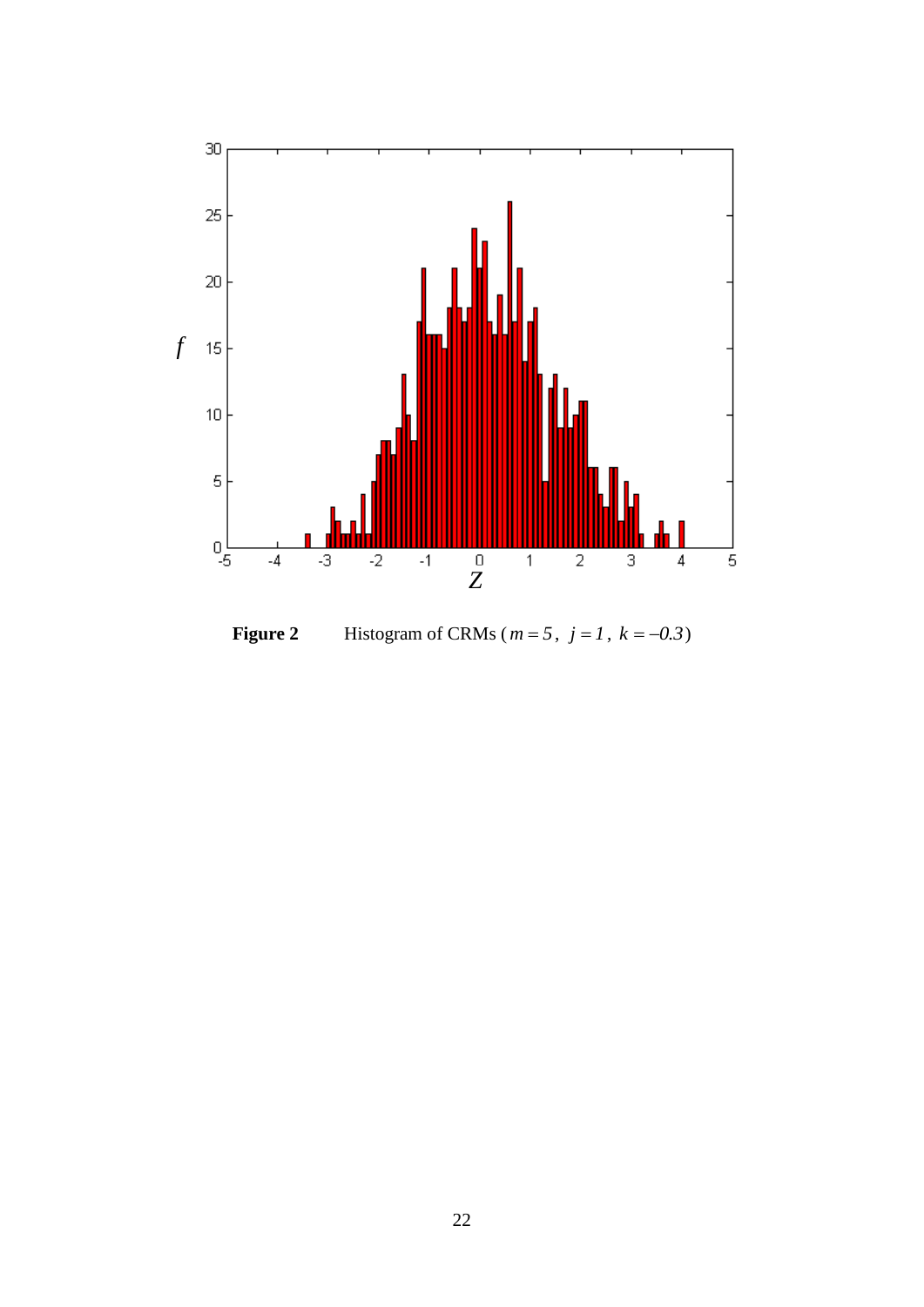

**Figure 3** Histogram of CRMs ( $m = 5$ ,  $j = 1$ ,  $k = -0.14$ ) after random shuffle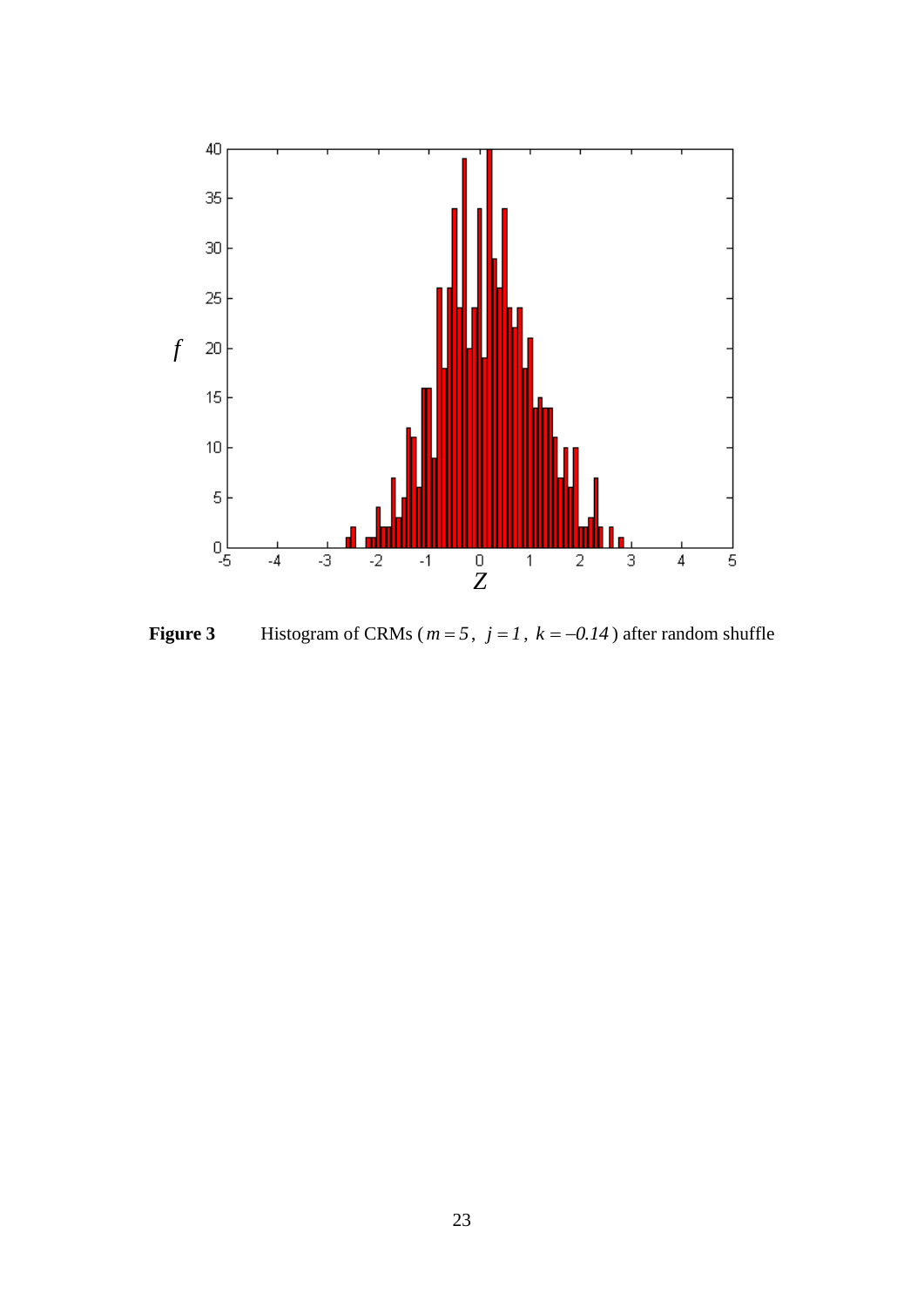

**Figure 4** Histogram of NCNRs ( $m = 5$ ,  $j = 1$ ,  $k = 0.54$ )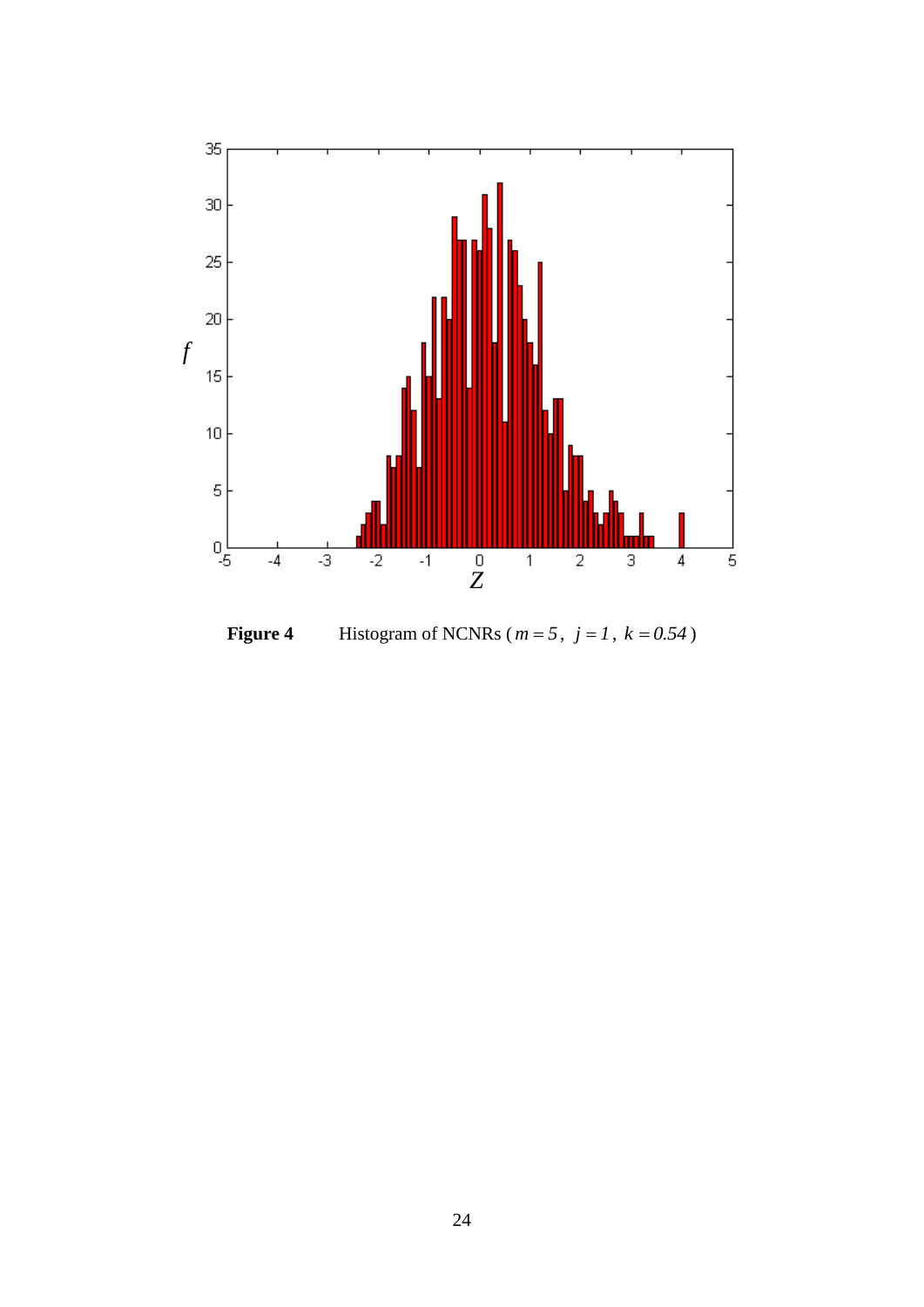

**Figure 5** Histogram of NCNRs ( $m = 5$ ,  $j = 1$ ,  $k = 0.15$ ) after random shuffle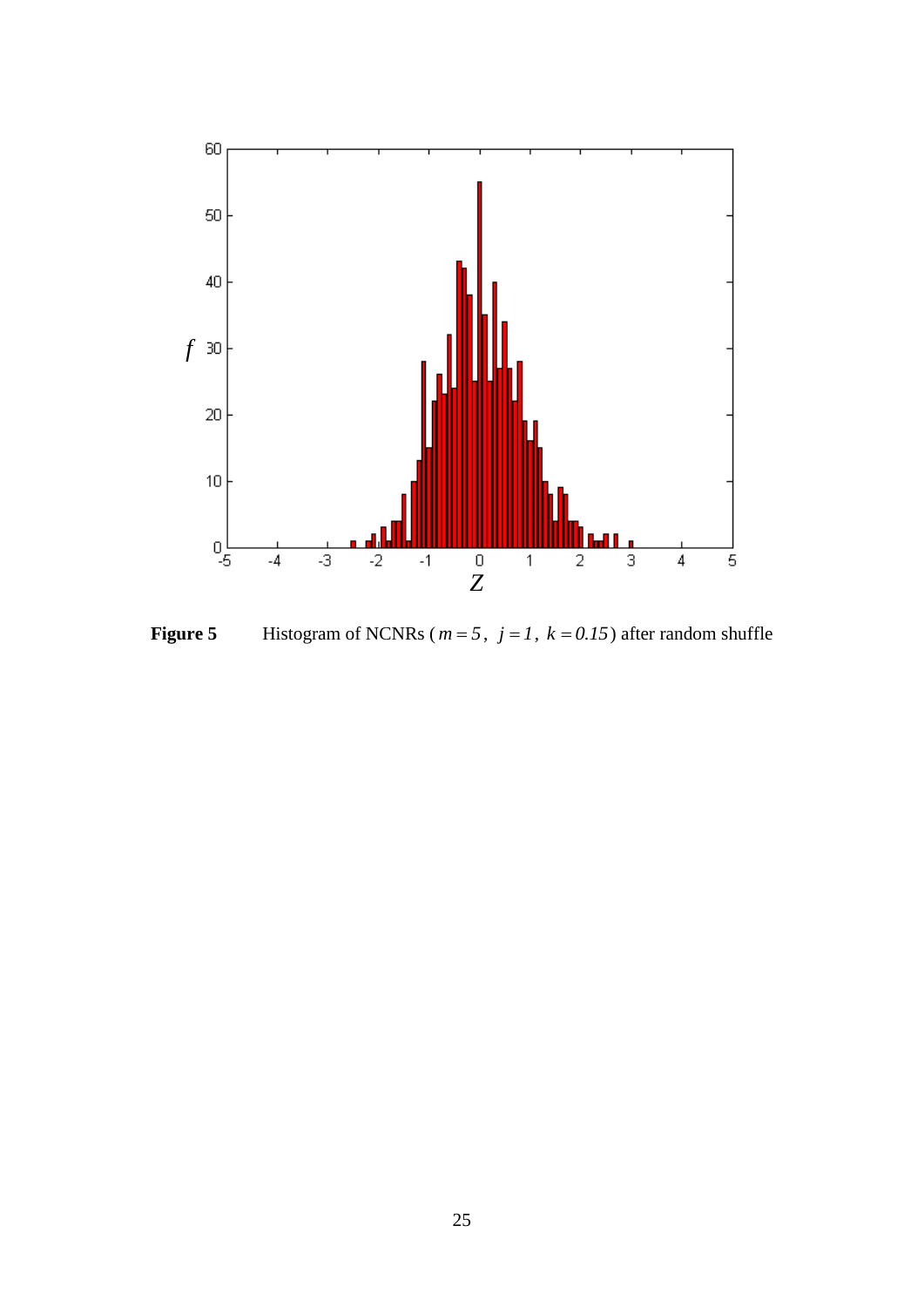

**Figure 6** Histograms for CRMs and NCNRs classified by  $E$  ( $m = 5$ ,  $j = 1$ )